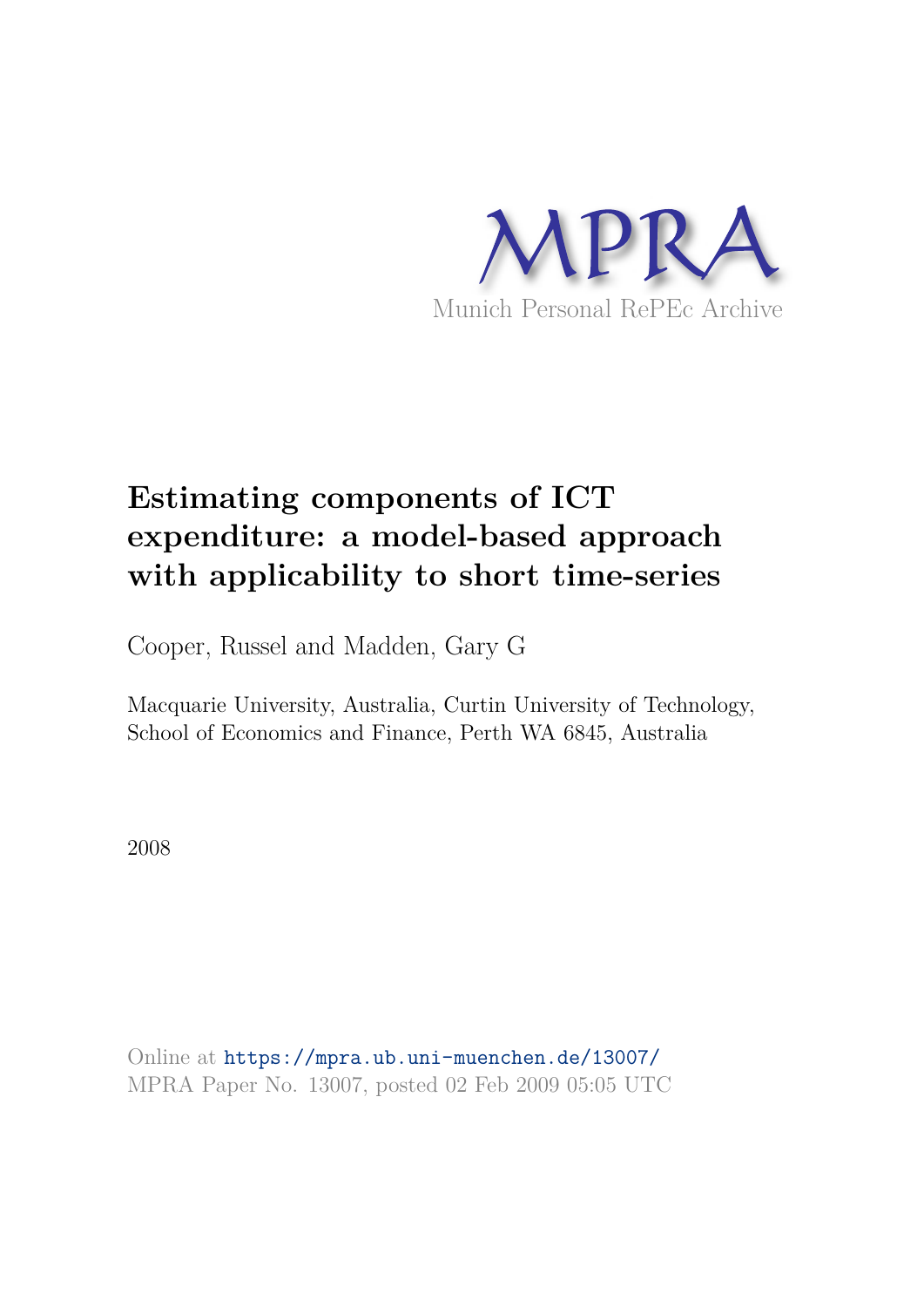## Forecasting Components of ICT Expenditure: A Model-Based Approach with Applicability to Short Time-Series\*†

Russel Cooper Department of Economics Macquarie University North Ryde, NSW 2112 Australia

Gary Madden Department of Economics Curtin University of Technology Perth, WA 6845 Australia

November 2006

#### **Abstract**

This paper develops a microeconomic model-based approach to forecast national information and communications technology expenditure that is helpful when only very short time-series are available. The model specification incorporates parameters for network effects and national e-readiness. Finally, the model allows for observed non-homotheticity and 'noise' found in sample data, with the latter attributed to country-specific influences.

**JEL Classification:** C51, C53, L96 **Keywords**: ICT forecasts, short time-series, microeconomic modeling

1

<sup>\*</sup>Comments are welcome: russel.cooper@chi-research.com.au; gary.madden@cbs.curtin.edu.au.

<sup>†</sup> The Australian Research Council funded this paper under Discovery Project grant DP0559922. The MIT Center for Digital Business and the Columbia Institute for Tele-Information provided support during the time this paper was revised. We are grateful to Michael Schipp for valuable research assistance. The authors are responsible for all remaining errors.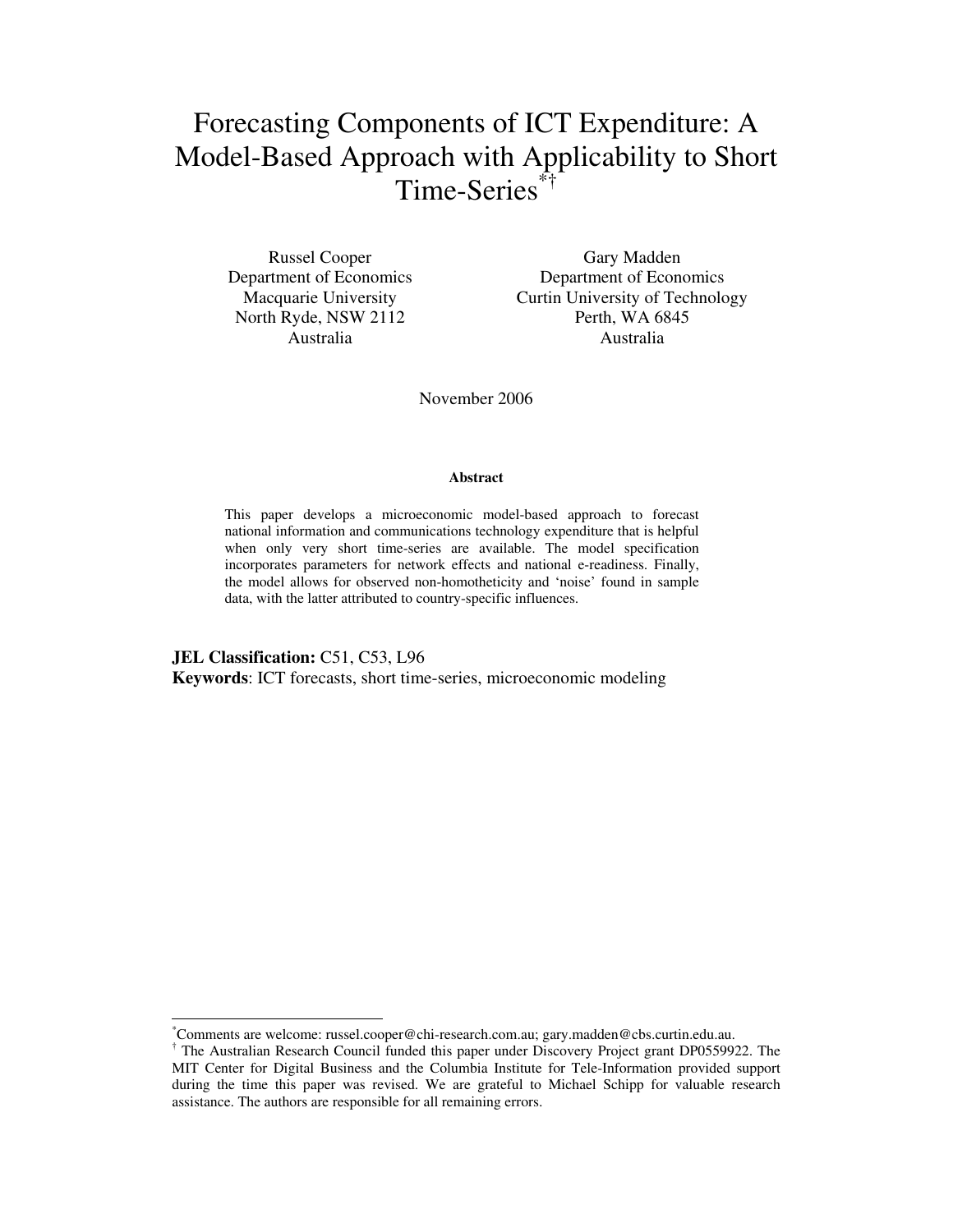#### 1. Introduction

There is a consensus view that, since the mid-1990s the US has created a 'New Economy' based on the rapid deployment and widespread utilization of new information and communications technology (ICT) and by advances in computing and information management that caused a structural acceleration in labour productivity and output growth (Jorgenson and Stiroh 2000, Salvatore 2003).<sup>1</sup> The term New Economy is intended to capture contribution of new ICT to non-inflationary growth and high employment that characterized the period (Jorgenson and Wessner 2002). Innovation, in particular, the rapid rate of technological innovation in ICT and the rapid growth of the Internet, are seen as underpinning such productivity gains (Jorgenson and Wessner 2002). These gains are derived from greater efficiency in the production of computers and from the expanded use of ICT (Onliner and Sichel 2000).

Although the New Economy is a macroeconomic phenomenon, its underlying dynamics combined elements of technological innovation, structural change and public policy (Jorgenson and Wessner 2002). Clearly, reliable long-term diffusion ICT forecasts, and that of enabling network technology more generally, are an indispensable aid for planning and strategy (Makridakis 1996). Reliable forecasts allow firms to initiate appropriate investment and production plans, and government to better apply public policy. To succeed in forecasting, econometric models have to mimic the adaptability of best forecasting devices, while retaining their foundations in economic analysis (Clements and Hendry 2003). Important economic features of

<sup>&</sup>lt;sup>1</sup> The definition of ICT adopted by the OECD ICCP panel of statistical experts is that it is the set of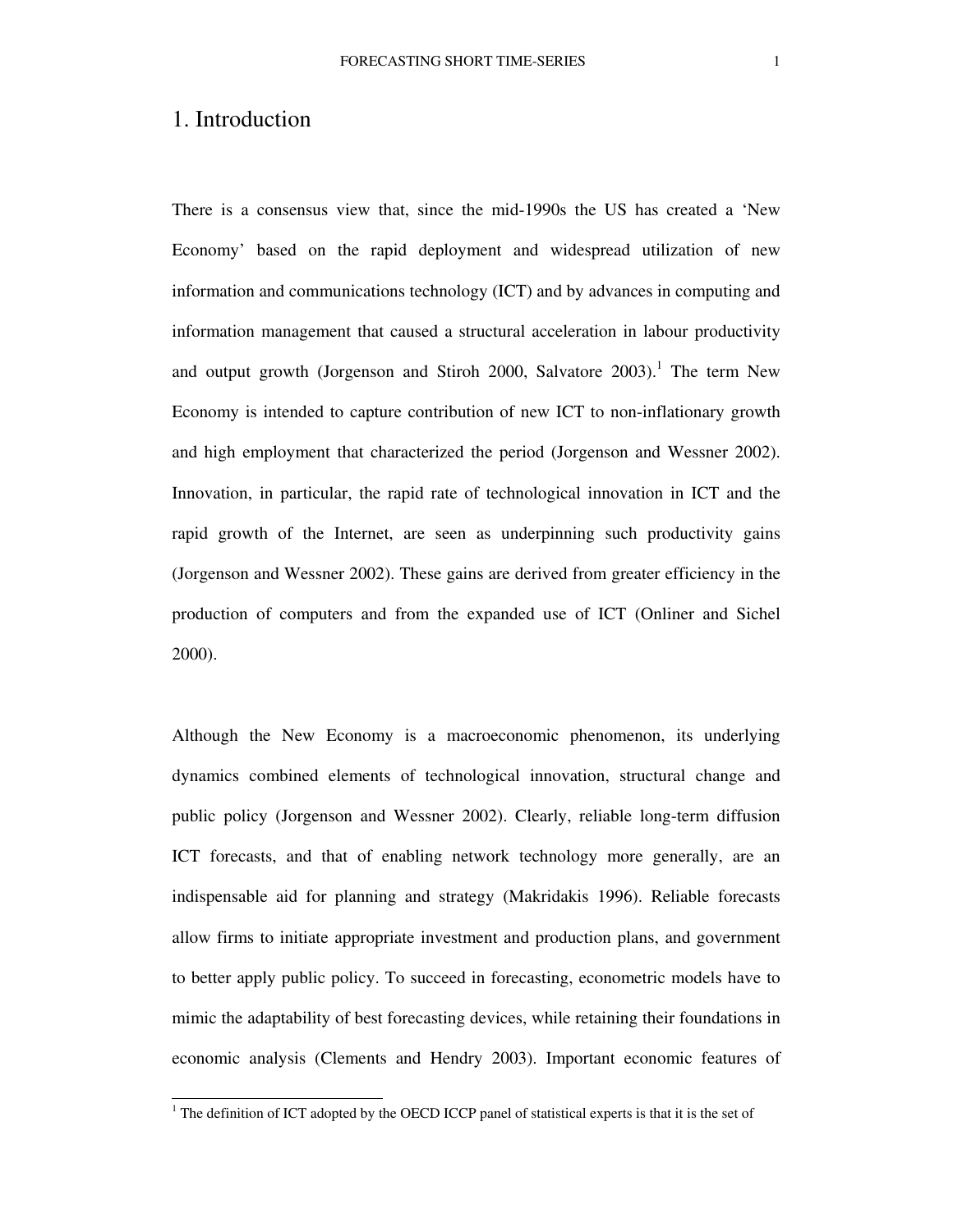networks that must be included in convincing ICT forecasting models are strong complementarity among network components, and the presence of consumption and production externalities (Shy 2001). However, standard linear (fixed effect, random effect, random coefficient and cross-sectional varying) and non-linear (diffusion) models are not typically motivated by the economic theory of networks (for a review see, Madden et al. 2002). Also, commonly used forecasting models need long timeseries to obtain reliable parameter estimates, and typically require sample data to cover any inflection point (Islam et al. 2002). As such, these models are not well suited to forecasting new ICT diffusion.

This study explicitly models network effects and provides for the likelihood of non constant parameter estimates occurring at stages of ICT network maturation. In doing so, the study provides an approach designed to estimate economically meaningful parameters of ICT adoption forecasts based on theoretical microeconomic foundations. The modelling also recognizes that the extent of benefit derived from progress in ICT innovation depends on national readiness to adopt e-commerce and exploit efficiency gains (Black and Lynch 2001). Finally, the model specification allows for observed non-homotheticity and 'noise' in these data, with the latter attributed to country-specific influences.

To construct a model of ICT expenditure component choice by business or households this study focuses on conditional decision-making. That is, the approach enables parameter estimates from an instantaneous objective function for a representative consumer-firm to be estimated. The parameter estimates form the basis

-

activities that facilitate by electronic means the processing, transmission and display of information.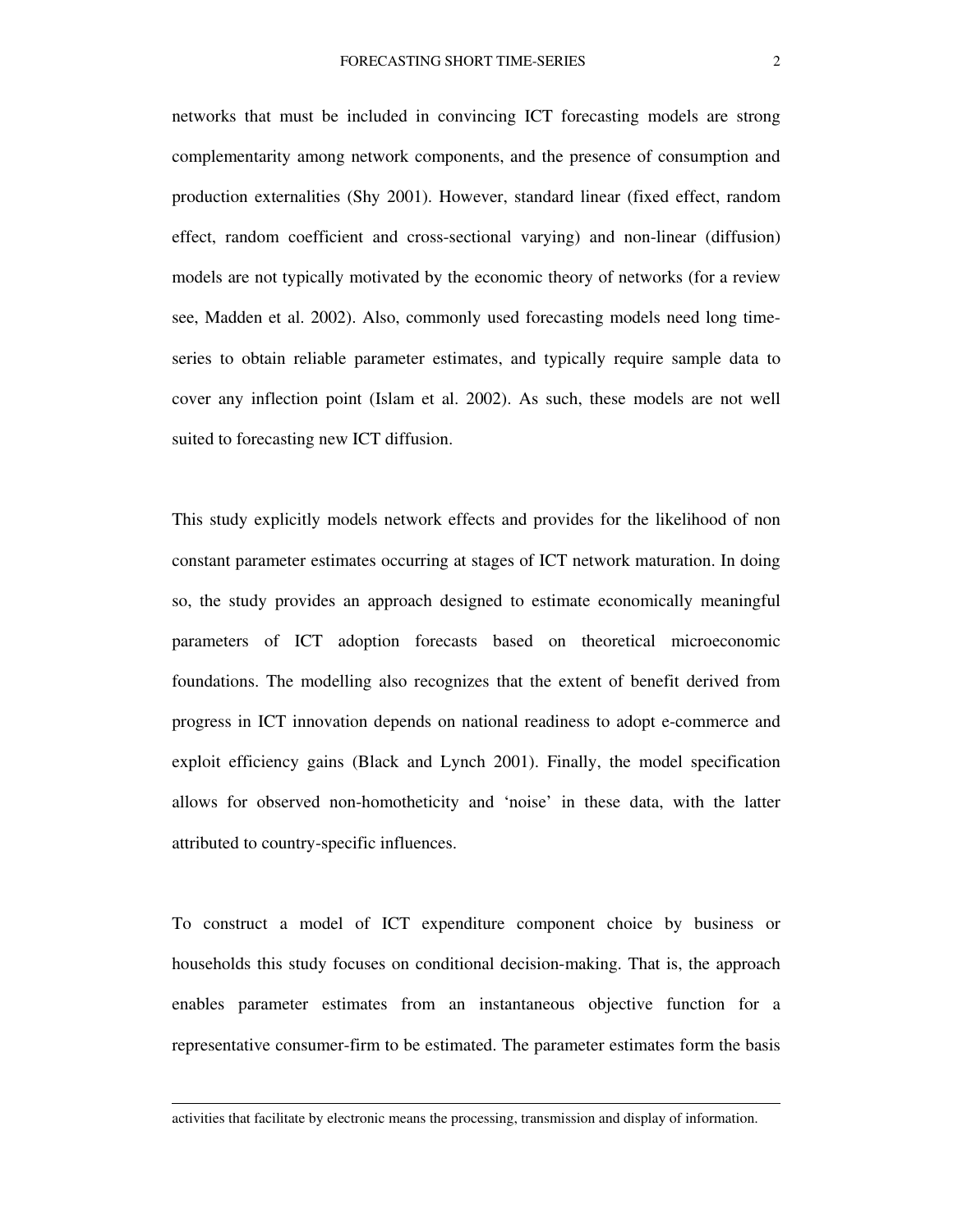of ICT expenditure component historical simulations.<sup>2</sup> Of the estimated share equations, six are ICT expenditure components—the seventh is for the rest of GDP. The equations are viewed as either consumer or producer input demands, or a combination of both. An indirect utility function, defined on nominal GDP and prices of the seven 'goods' is employed to demonstrate that, conditional on nominal GDP, the ICT component and residual good expenditure shares are optimally chosen.<sup>3</sup>

Further, the empirical concern of the paper is the nations of Brazil, Canada, Mexico and the United States. The rationale for this focus is that these countries are among 24 nations that have agreed to create the Free Trade Area of the Americas (FTAA), in which the barriers to trade and investment will progressively be eliminated, by 2005. The United States is the economically dominant member of the North American Free Trade Agreement (NAFTA also includes Canada and Mexico). Brazil is by far the largest economy in South America and ranked roughly 10th among the world's economies. With the integration of these economies the role of the New Economy is potentially important.

The paper is organised as follows. Section 2 describes a 55 country, 9 year data set that concerns annual national ICT component expenditure. Section 3 specifies a share equation model for estimation. Section 4 reports econometric estimates and presents a historical simulation. Section 5 contains suggestions for model extensions.

1

 $2$  Forecasting is limited to within sample historic simulations due to the limited degrees of freedom available for estimation.<br><sup>3</sup> The equilibrium value of nominal GDP in the full model is endogenous and determined from

constrained maximisation of inter-temporal utility. That is, subject to production-investment-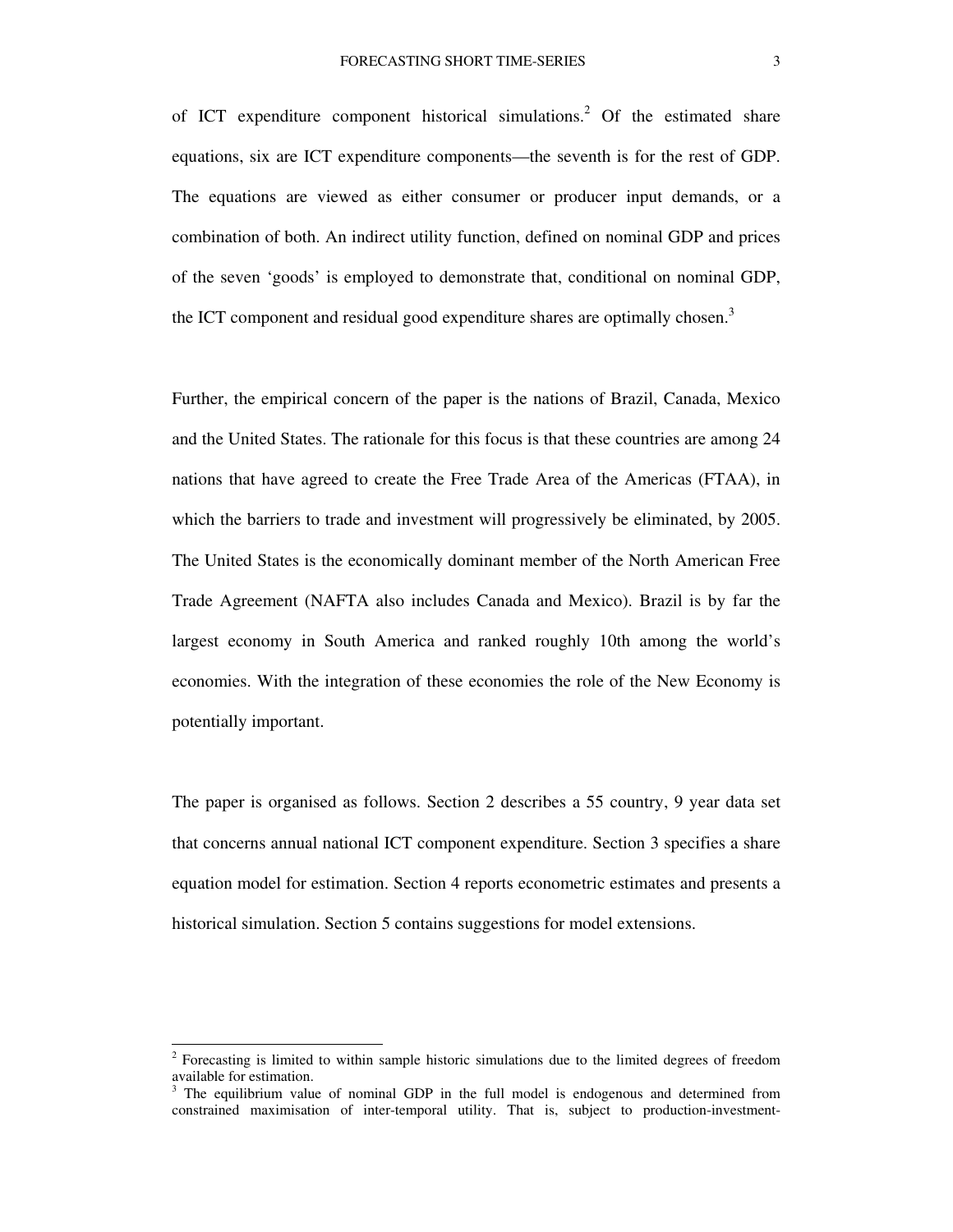#### 2. Data

The World Information Technology and Service Alliance (WITSA) publish the *Digital Planet 2002* data base that contain annual telecommunications and information technology (IT) expenditure data on 55 countries for the period 1993- 2001. Table 1 lists Digital Planet 2002 total ICT expenditure data for Brazil (Country 5), Canada (Country 7), Mexico (Country 28) and the United States (Country 53). Also contained in Table 1 are data for the IT expenditure components: telecommunications (TELE), internal (ITInt), office equipment (ITOE), software (ITSoft), hardware (ITHard) and services (ITServ). Additionally, GDP in current United States dollars (US\$) in millions and population in millions are contained therein.

For estimation ICT expenditure by category is expressed as a GDP share. This procedure defines 6 ICT expenditure shares and a 'rest of GDP' category. The most rapidly growing expenditure component for low-income countries is ITHard. By contrast, most high-income country IT expenditure growth occurs for ITServ component. These growth differentials reflect shifting input shares and suggest nonlinearity along expenditure share expansion paths with rising national income. This, non-homotheticity of preferences or technology is revealed in Fig. 1(a) through Fig. 1(d) where different growth trends are clearly apparent. In Fig. 1(a) (United States) and Fig. 1(b) (Canada), ITServ (dashed line) is rising more rapidly than ITHard (solid line). Since 1998, the ITHard share monotonically declines for both the United States and Canada, whereas the ITServe share increases through the sample period. By 2001,

-

consumption trade-offs.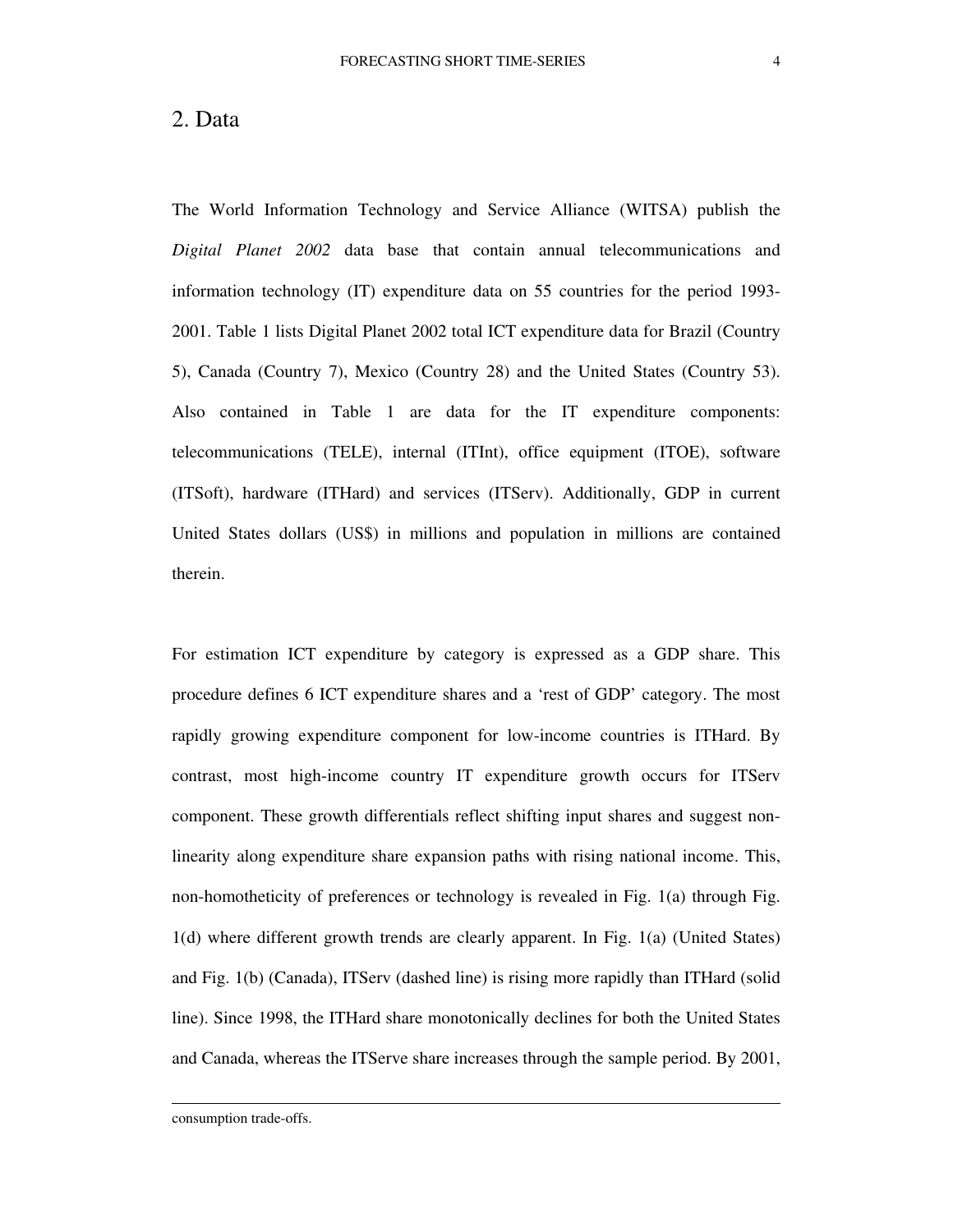ITServ dominates ITHard in terms of GDP share. Conversely, for low-income countries, ITHard has the larger GDP share. However, while both ITServ and ITHard GDP shares are increasing for Brazil, the Mexico expenditure shares are stagnant. To enable calculation of common technology and preference parameters requires allowance for observed non-homotheticity in the model specification.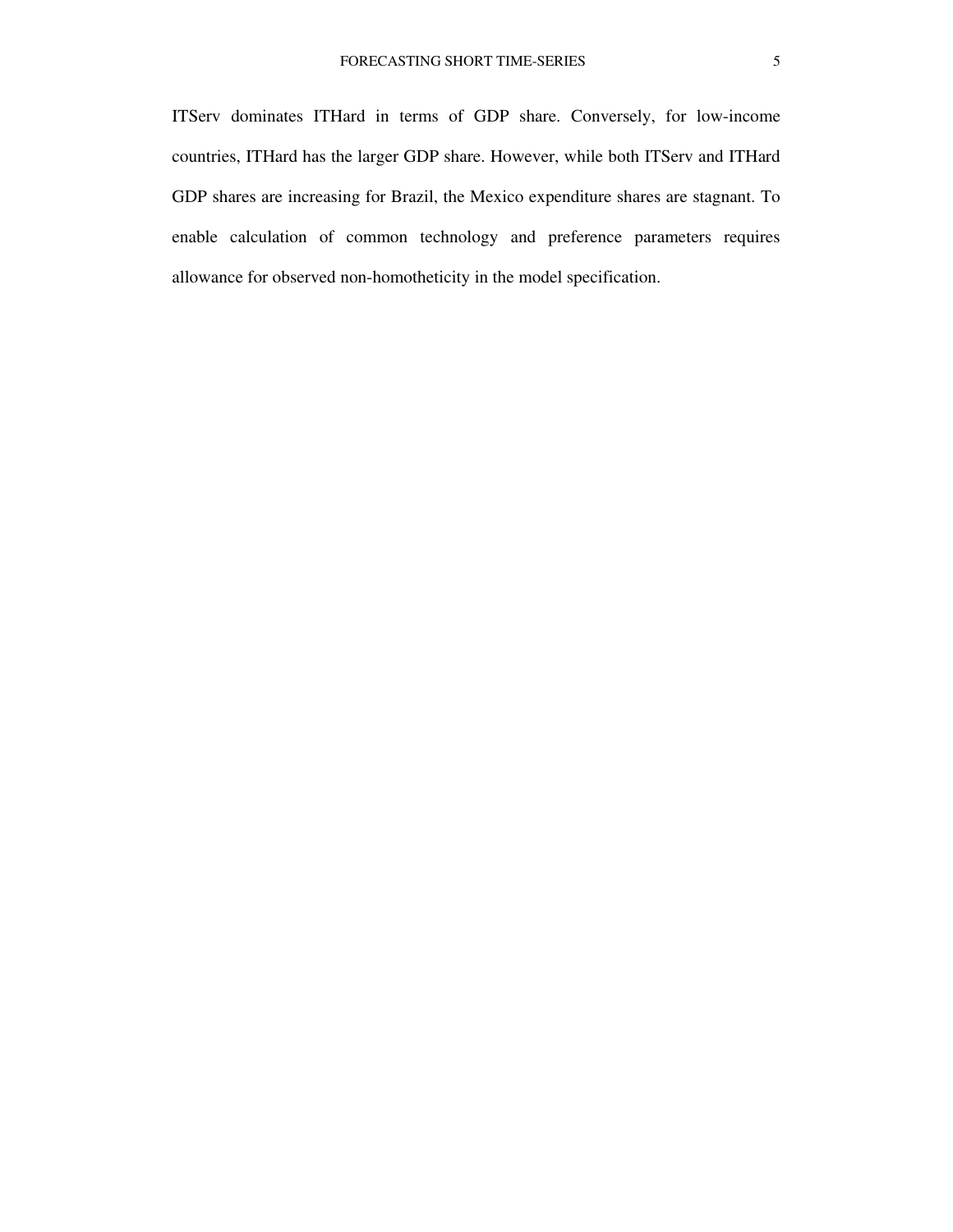|                      | ICT    | <b>TELE</b> | $\operatorname{ITInt}$ | <b>ITOE</b> | <b>ITS</b> oft | <b>ITHard</b> | <b>ITServ</b> | GDP      | Pop   |
|----------------------|--------|-------------|------------------------|-------------|----------------|---------------|---------------|----------|-------|
|                      |        |             |                        |             |                |               |               |          |       |
| <b>Brazil</b>        |        |             |                        |             |                |               |               |          |       |
| 1993                 | 15488  | 7891        | 2375                   | 261         | 467            | 2505          | 1989          | 442514   | 151.5 |
| 1994                 | 14567  | 5984        | 2482                   | 316         | 647            | 2895          | 2243          | 539519   | 153.7 |
| 1995                 | 18882  | 9696        | 2585                   | 394         | 856            | 2891          | 2460          | 699333   | 155.8 |
| 1996                 | 25968  | 13924       | 2680                   | 457         | 1084           | 5044          | 2779          | 786909   | 157.9 |
| 1997                 | 33897  | 20109       | 2698                   | 542         | 1389           | 5991          | 3168          | 807071   | 159.9 |
| 1998                 | 38732  | 22601       | 3181                   | 592         | 1569           | 6549          | 4240          | 790449   | 165.9 |
| 1999                 | 46008  | 30339       | 3380                   | 523         | 1635           | 5782          | 4349          | 528828   | 168.0 |
| 2000                 | 49396  | 31364       | 3414                   | 645         | 1749           | 7140          | 5084          | 588048   | 171.2 |
| 2001                 | 50031  | 31703       | 3583                   | 623         | 1863           | 6891          | 5368          | 602783   | 174.4 |
|                      |        |             |                        |             |                |               |               |          |       |
| Canada               |        |             |                        |             |                |               |               |          |       |
| 1993                 | 37908  | 12785       | 10383                  | 553         | 2055           | 5311          | 6821          | 565791   | 28.9  |
| 1994                 | 39536  | 13584       | 10195                  | 620         | 2196           | 5674          | 7267          | 564800   | 29.0  |
| 1995                 | 41166  | 13916       | 9989                   | 603         | 2484           | 6763          | 7411          | 588086   | 29.4  |
| 1996                 | 44059  | 15177       | 9871                   | 680         | 3080           | 7508          | 7743          | 611931   | 29.7  |
| 1997                 | 47458  | 16648       | 9792                   | 742         | 3433           | 8206          | 8637          | 632773   | 30.0  |
| 1998                 | 50839  | 17279       | 10023                  | 820         | 4109           | 9070          | 9538          | 605226   | 30.3  |
| 1999                 | 55345  | 19232       | 10124                  | 896         | 4782           | 9914          | 10397         | 643547   | 30.5  |
| 2000                 | 58831  | 20386       | 10401                  | 924         | 5517           | 10224         | 11379         | 700369   | 30.8  |
| 2001                 | 60896  | 21266       | 10865                  | 864         | 5958           | 9558          | 12385         | 699954   | 31.1  |
|                      |        |             |                        |             |                |               |               |          |       |
| Mexico               |        |             |                        |             |                |               |               |          |       |
| 1993                 | 13774  | 9068        | 1448                   | 177         | 370            | 1695          | 1016          | 405118   | 91.2  |
| 1994                 | 14995  | 9897        | 1454                   | 205         | 401            | 1873          | 1165          | 416528   | 92.5  |
| 1995                 | 10620  | 7205        | 1343                   | 104         | 234            | 1098          | 636           | 287027   | 93.8  |
| 1996                 | 12866  | 7873        | 1909                   | 165         | 336            | 1825          | 758           | 329897   | 95.1  |
| 1997                 | 14257  | 8389        | 1943                   | 205         | 428            | 2267          | 1025          | 396028   | 95.4  |
| 1998                 | 14534  | 8052        | 2097                   | 215         | 494            | 2377          | 1299          | 415257   | 95.8  |
| 1999                 | 16198  | 8930        | 2171                   | 249         | 533            | 2751          | 1564          | 476412   | 96.6  |
| 2000                 | 18386  | 10166       | 2188                   | 302         | 610            | 3340          | 1780          | 574563   | 97.3  |
| 2001                 | 19210  | 10806       | 2326                   | 300         | 597            | 3316          | 1865          | 600313   | 98.0  |
|                      |        |             |                        |             |                |               |               |          |       |
| <b>United States</b> |        |             |                        |             |                |               |               |          |       |
| 1993                 | 484993 | 181331      | 102599                 | 4661        | 33020          | 80965         | 82417         | 6643740  | 258.1 |
| 1994                 | 518492 | 195166      | 101767                 | 5169        | 37780          | 89792         | 88818         | 7006649  | 260.6 |
| 1995                 | 557252 | 205577      | 100787                 | 6458        | 40669          | 105670        | 98091         | 7430027  | 263.0 |
| 1996                 | 599572 | 209587      | 99410                  | 7639        | 46802          | 128874        | 107260        | 7786649  | 265.5 |
| 1997                 | 642798 | 220067      | 98515                  | 7582        | 54010          | 138611        | 124013        | 8348026  | 267.9 |
| 1998                 | 719724 | 231070      | 110088                 | 8724        | 65250          | 159477        | 145115        | 8777122  | 270.4 |
| 1999                 | 761863 | 242623      | 105522                 | 9255        | 75006          | 169186        | 160271        | 9291012  | 272.9 |
| 2000                 | 805857 | 252328      | 103421                 | 9051        | 90969          | 165470        | 184618        | 9948852  | 275.4 |
| 2001                 | 812634 | 265954      | 107428                 | 7442        | 96556          | 136051        | 199203        | 10286506 | 277.9 |

Table 1: ICT Expenditure and Selected Statistics, 1993-2001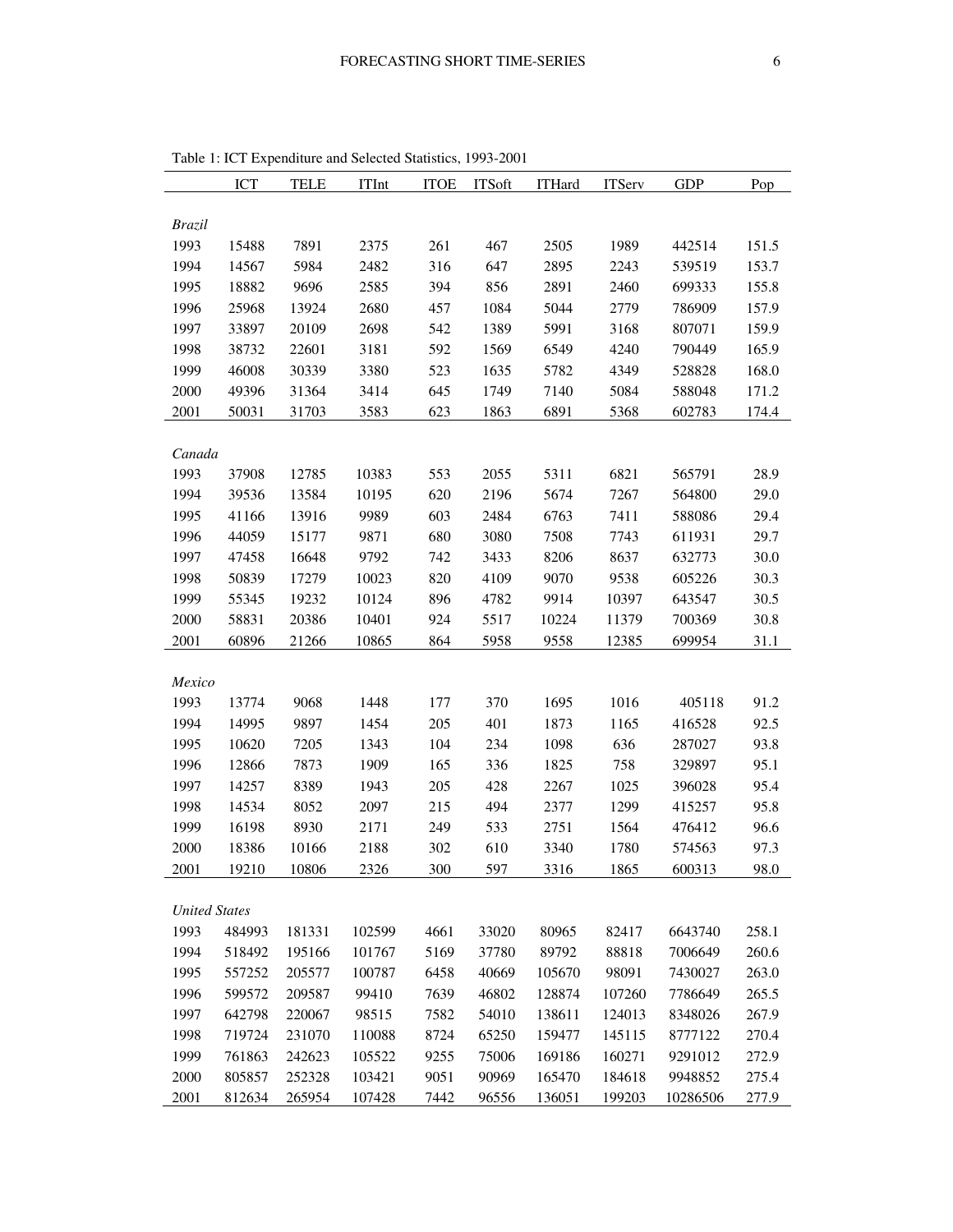



Note: ITHard is the solid line; ITServ is the dashed line.



Figure 1(b). ITHard and ITServ GDP Shares, Canada

Figure 1(c). ITHard and ITServ GDP Shares, Brazil



Note: ITHard is the solid line; ITServ is the dashed line.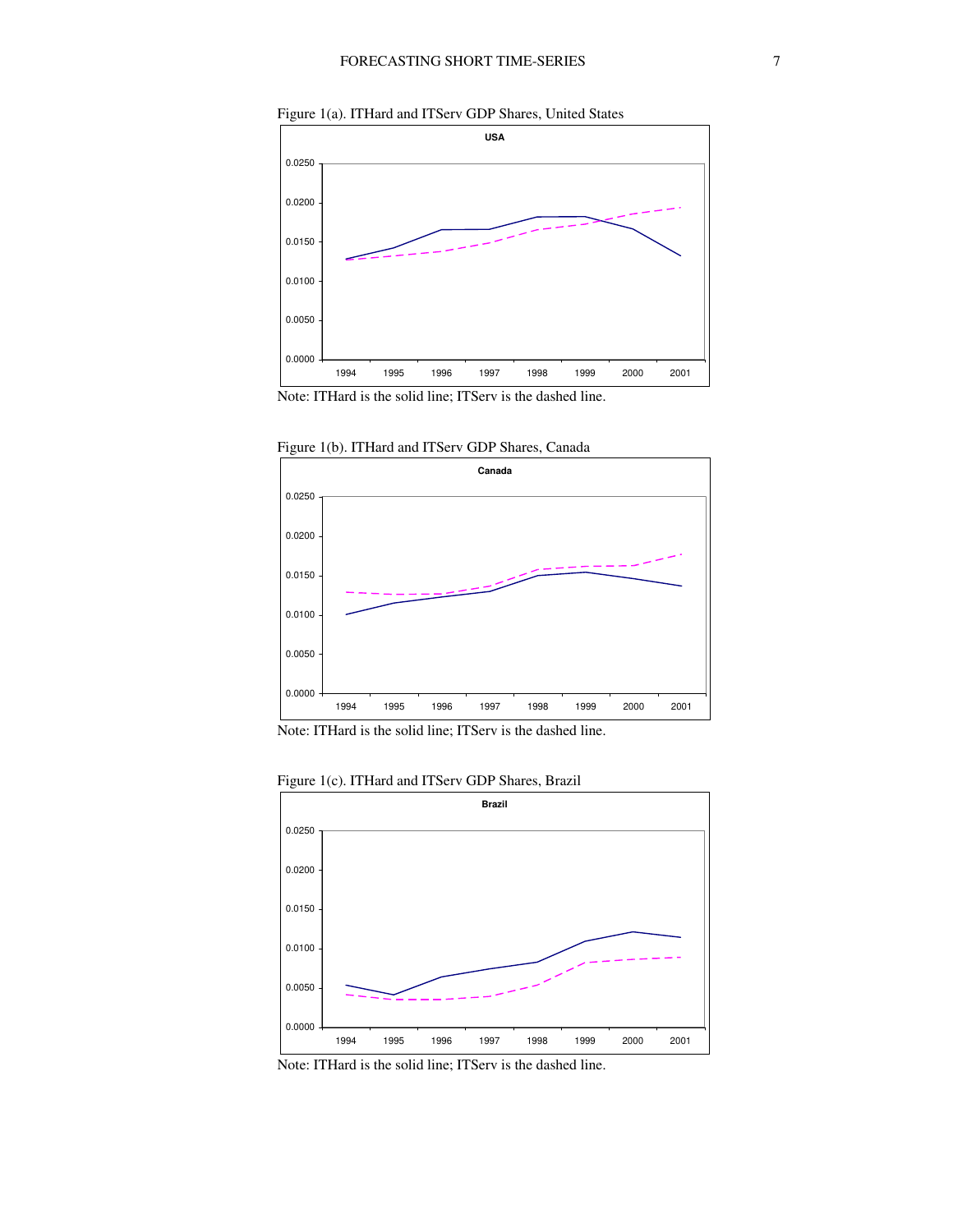



Note: ITHard is the solid line; ITServ is the dashed line.

Table 1 also indicates substantial differences in GDP and by implication in GDP per capita. The differences are most readily apparent in Fig. 2(a) through Fig. 2(d), which graph per capita GDP (in US\$) using data from the last two columns of Table 1.<sup>4</sup>



j

<sup>&</sup>lt;sup>4</sup> In this study comparative values are always reported in US\$, reflecting the global reach of ICT and that the United States is a major source of ICT products.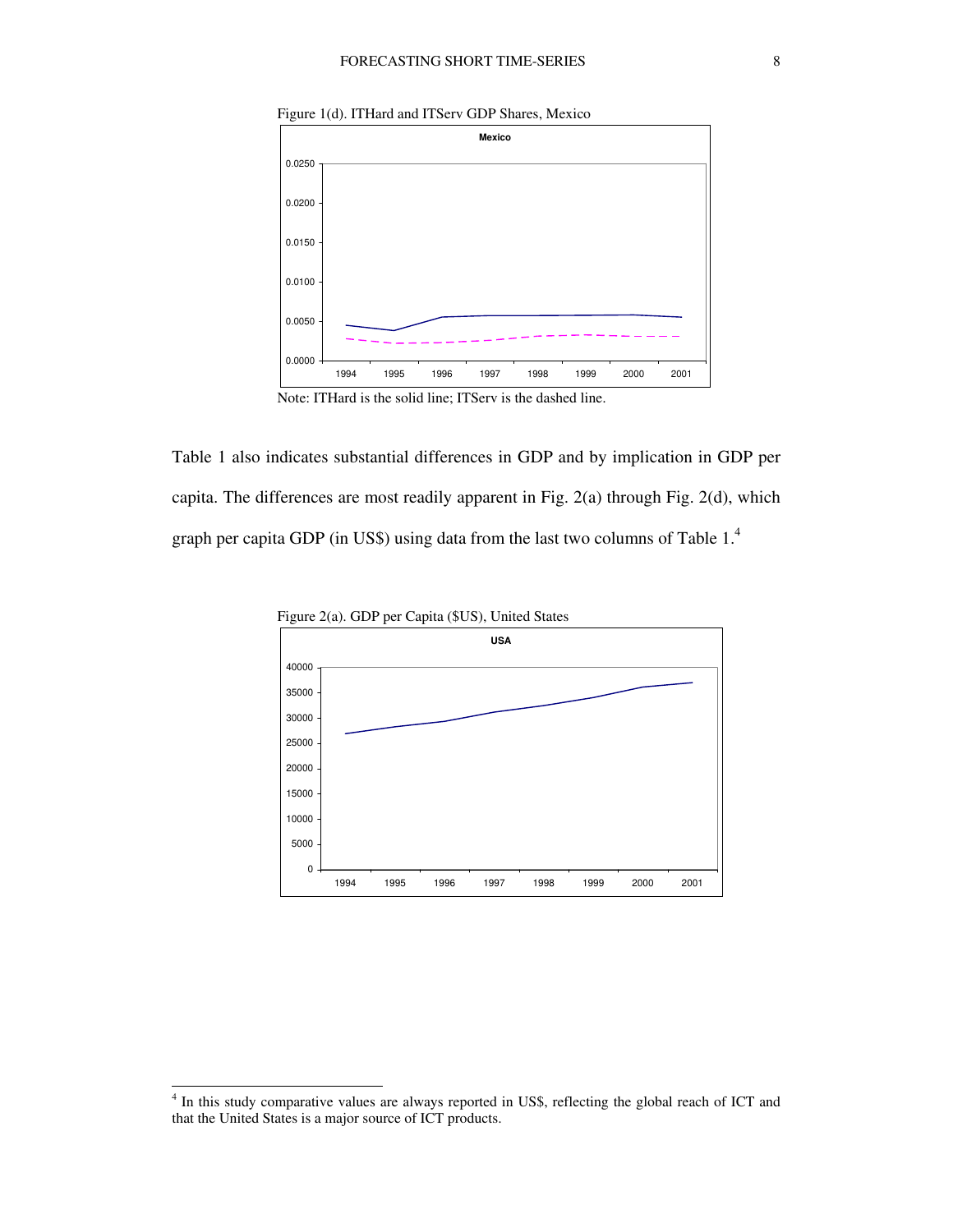Figure 2(b). GDP per Capita (\$US), Canada



Figure 2(c). GDP per Capita (\$US), Brazil





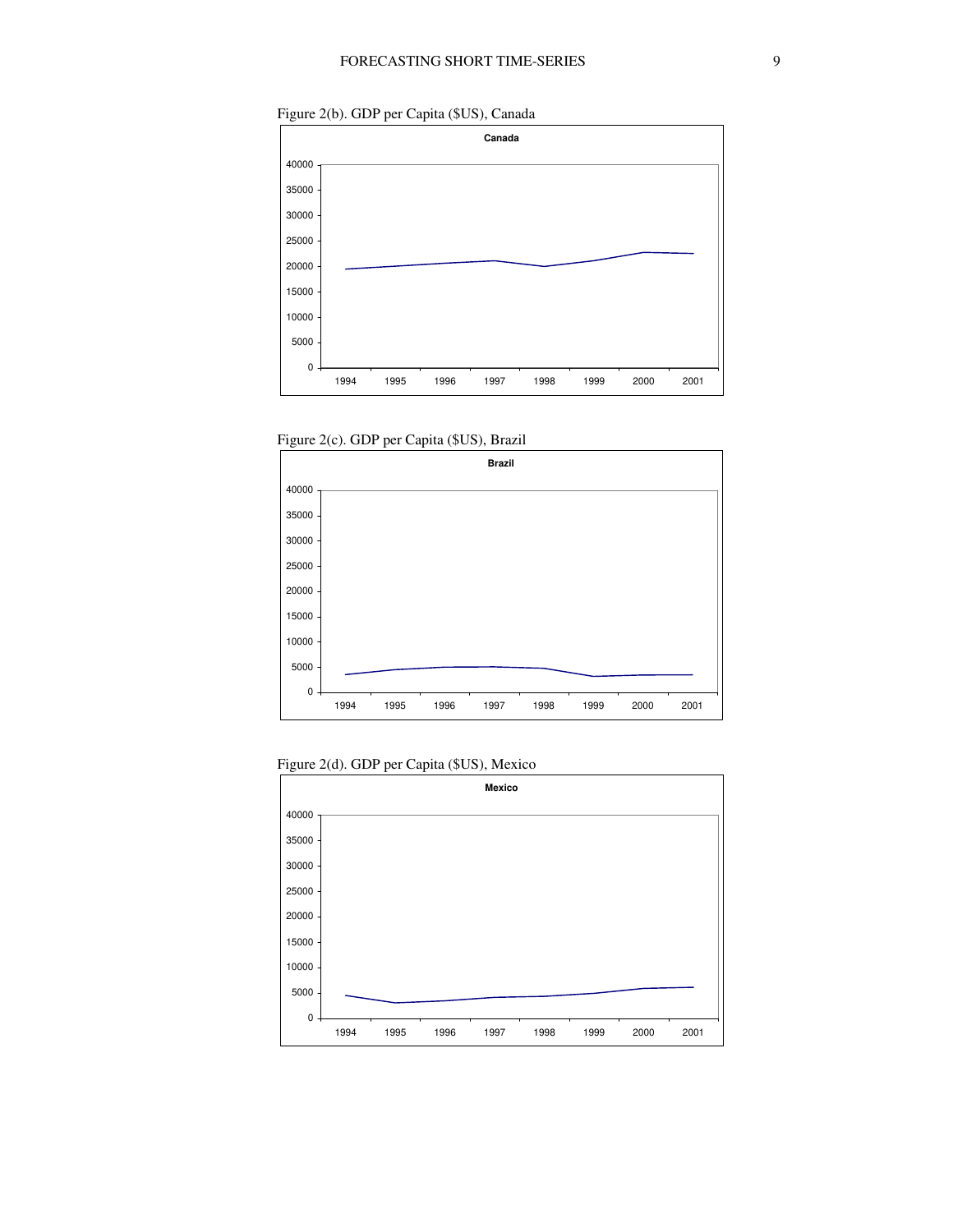Finally, Fig. 3(a) through Fig. 3(h) presents the sample of 53 countries for 1994-2001 by variable, sorted in ascending order of the logarithm of per capita GDP. The 'noise' in these data, probably due to country-specific influences, also needs to be addressed by the model specification.



Figure 3(b). ITInt Share by Log GDP, Full Sample

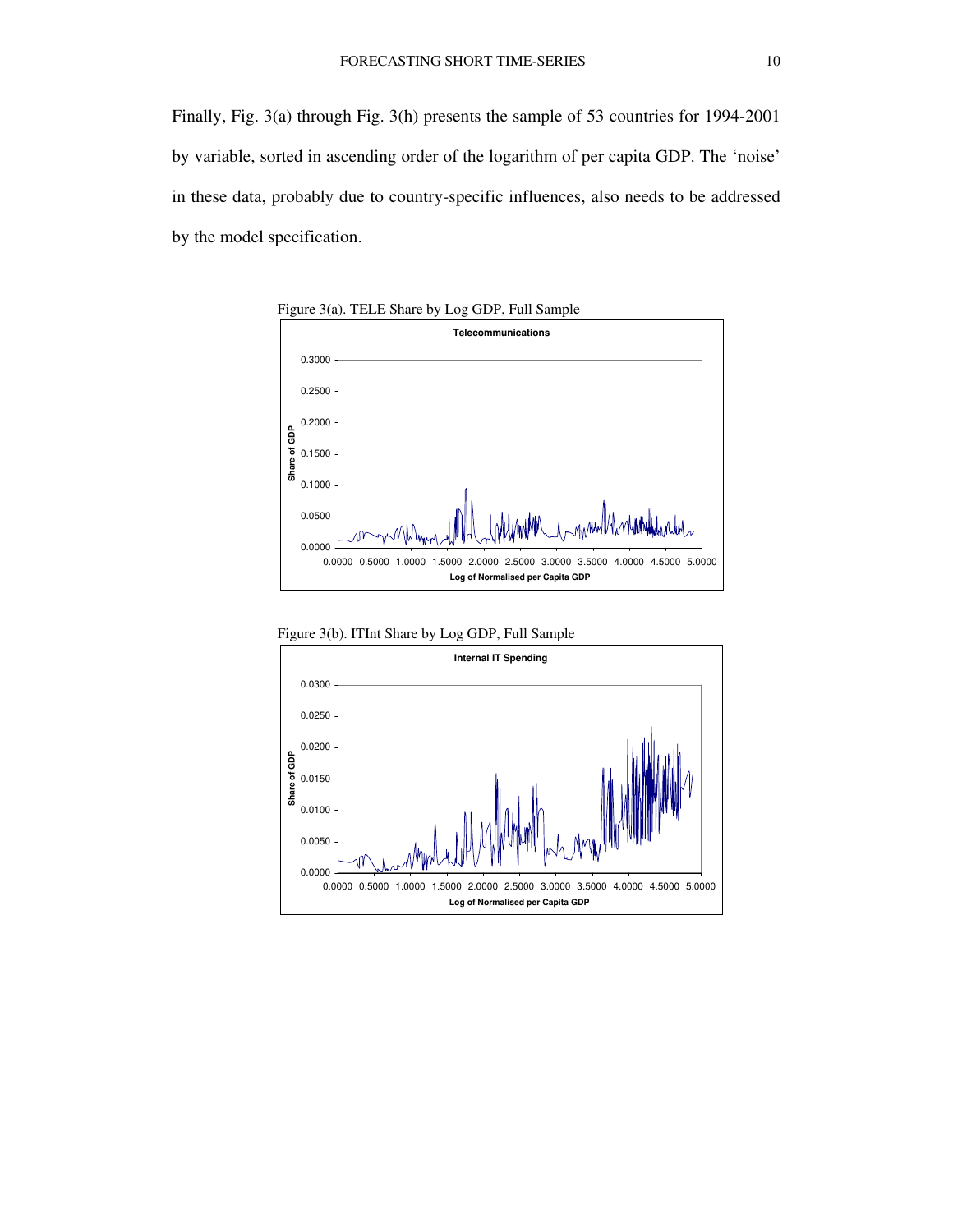







Figure 3(e). ITHard Share by Log GDP, Full Sample

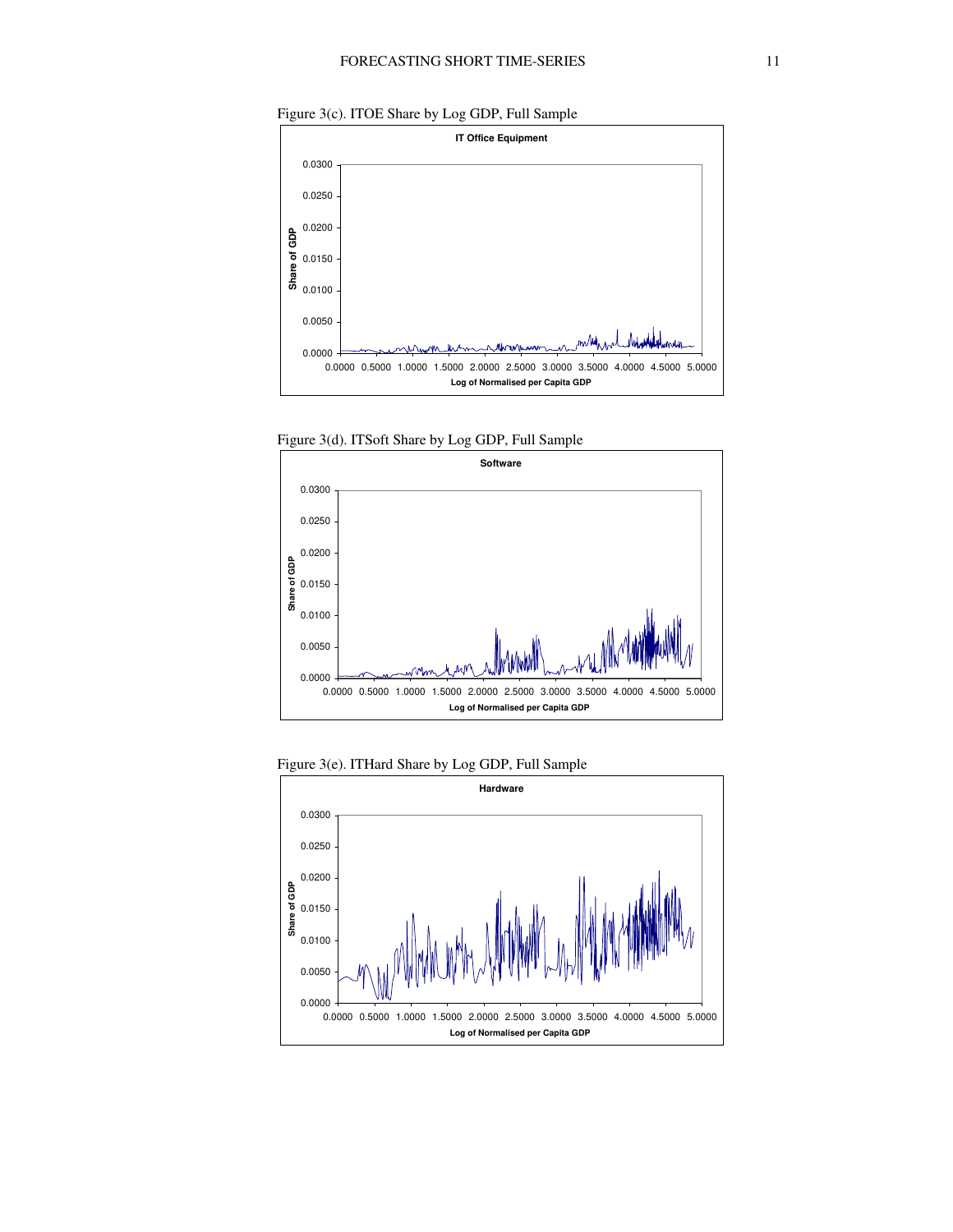



Figure 3(g). Rest of GDP by Log GDP, Full Sample





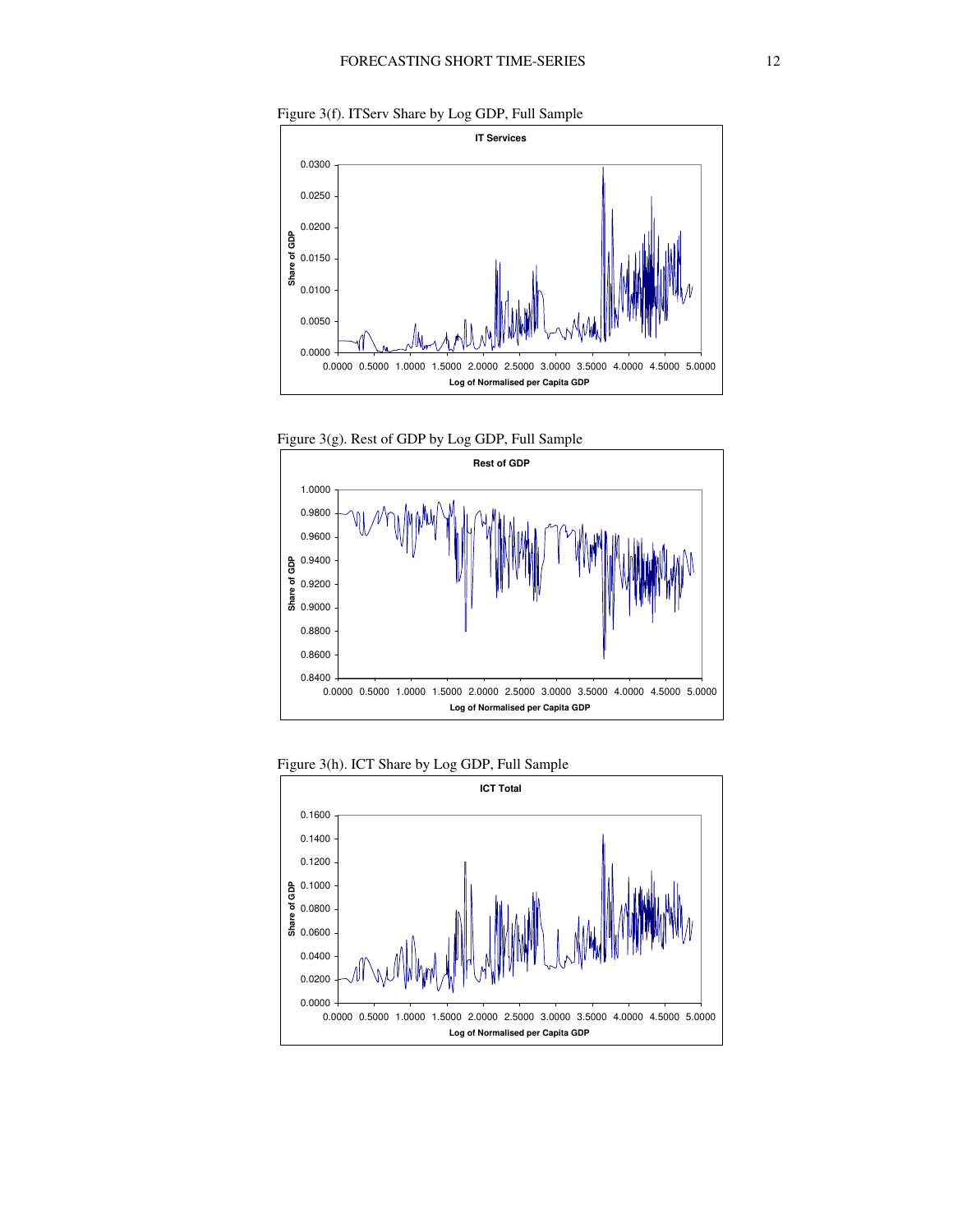#### 3. Model Specification

An expenditure share model is applied at a national macro level to 53 countries within a representative agent paradigm. That is, the model is compatible with the behavior of a stochastic inter-temporal utility maximizing agent faced with a national investmentproduction-consumption constraint. Time-separability is assumed to allow the agent to optimize in stages. Namely, the agent allocates a given potential GDP to production, consumption (of TELE, ITInt, ITOE, ITSoft, ITHard, ITServ) and the remainder of GDP. In particular, the representative agent maximizes instantaneous utility given the GDP allocation and component prices. Whilst an abstraction, this program captures the notion that allocations arise from a process of optimization subject to constraint.<sup>5</sup>

A convincing instantaneous indirect utility specification must capture the stylized facts revealed by the data in Section 2. First, the utility specification should at the very least allow for observed non-homotheticity. The Almost Ideal Demand (AID) System is a share equation system that allows for non-homotheticity by expressing indirect utility as a function of money (nominal GDP) and two price indexes. Deaton and Muellbauer (1980), derive the AID share system,

$$
s_i = \alpha_i + \beta_i \left\{ \ln c - \left[ \sum_k \alpha_k \ln p_k \right] \right\},\tag{1}
$$

by applying Roy's identity to the indirect utility specification:

1

 $<sup>5</sup>$  At an inter-temporal level, GDP allocations are made to maximise the present value of an expected</sup> utility stream. That is, GDP is endogenous and depends on underlying resources (capital). This study focuses on the optimal allocation of components of GDP among ICT and non-ICT products, and the maximal instantaneous utility this generates on the assumption that, whatever the decision as to how much GDP is available at any time, the allocation decision is then optimal.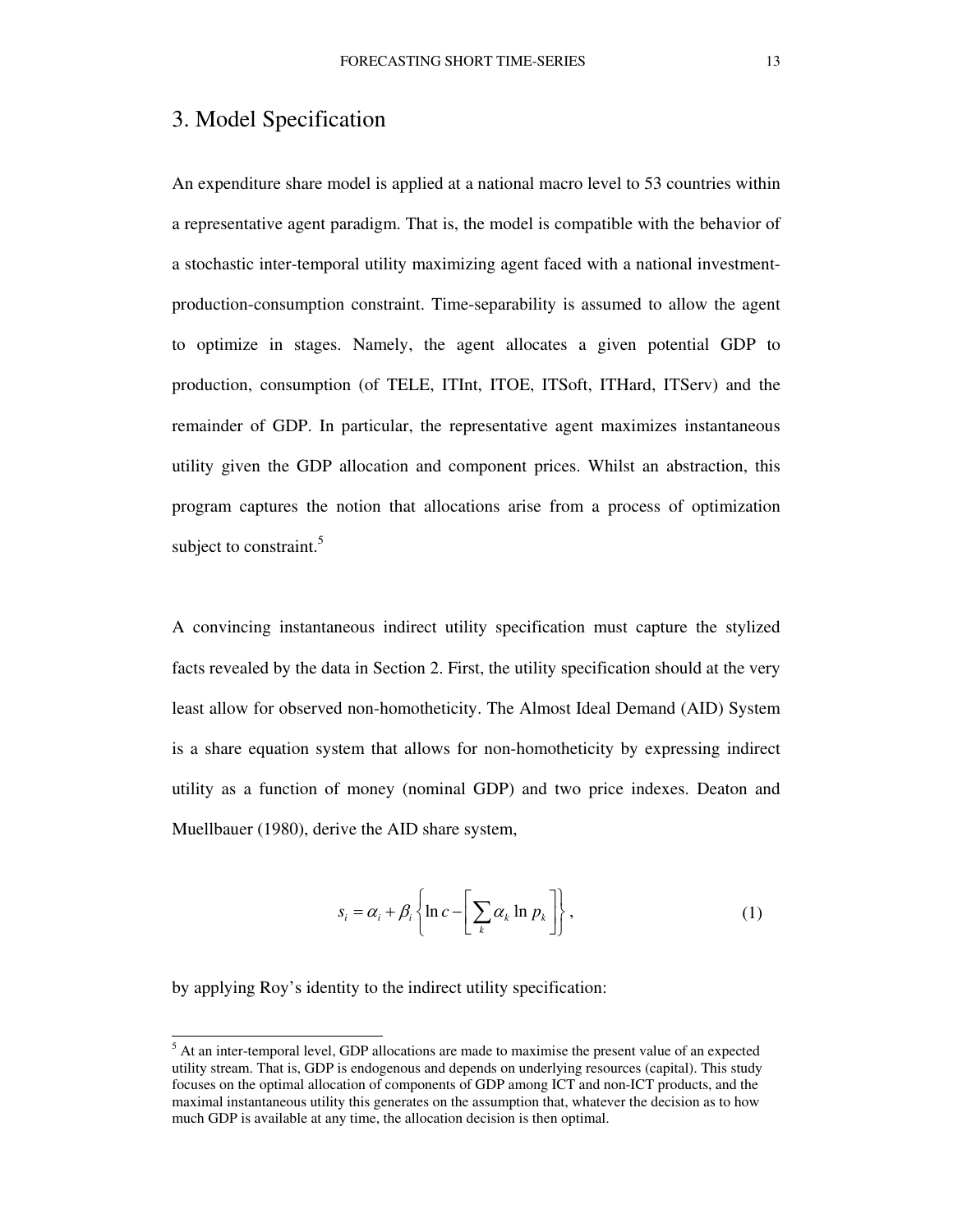$$
U(c, p) = \frac{1}{B(p)} \ln\left(c / A(p)\right),\tag{2}
$$

where *c* is nominal GDP,  $s_i = p_i q_i / c$  is the share of the  $i<sup>th</sup>$  category comprising GDP,  $p_k$  is price of category  $k$  and the price indexes are:

$$
\ln A(p) = \sum_{k} \alpha_{k} \ln p_{k}, \quad \sum_{k} \alpha_{k} = 1 \tag{3}
$$

and

-

$$
\ln B(p) = \sum_{k} \beta_k \ln p_k, \quad \sum_{k} \beta_k = 0.
$$
 (4)

 $B(p)$  in (2) induces non-homotheticity in the shares. To see this, note that in (1) when  $\beta_i = 0$  the constant shares  $s_i = \alpha_i$  result.

Econometric estimation of (1) provides values for price index parameters  $\alpha_k$  and  $\beta_k$ for  $k = 1, \ldots, n$ . However, parameter estimates are still obtainable when price data are not available or incomplete. In this situation an aggregate deflator  $\overline{A}$  is used as a proxy for term in square brackets in (1), viz.

$$
s_i = \alpha_i + \beta_i \ln(c/\bar{A})
$$
\n(5)

where  $c/A$  is real GDP. With some loss in efficiency  $\alpha_i$  and  $\beta_i$  are estimable via (5) with  $\overline{A}$  treated as data.<sup>6</sup> The  $\alpha_i$  are interpreted as price index weights for the GDP

<sup>&</sup>lt;sup>6</sup> As complete price data for the 53 country 9 year expenditure shares are not available  $\overline{A}$  is set at unity, and *c* is a proxy for  $c/(A(p))$  in estimation. With short series, proxying real by nominal GDP is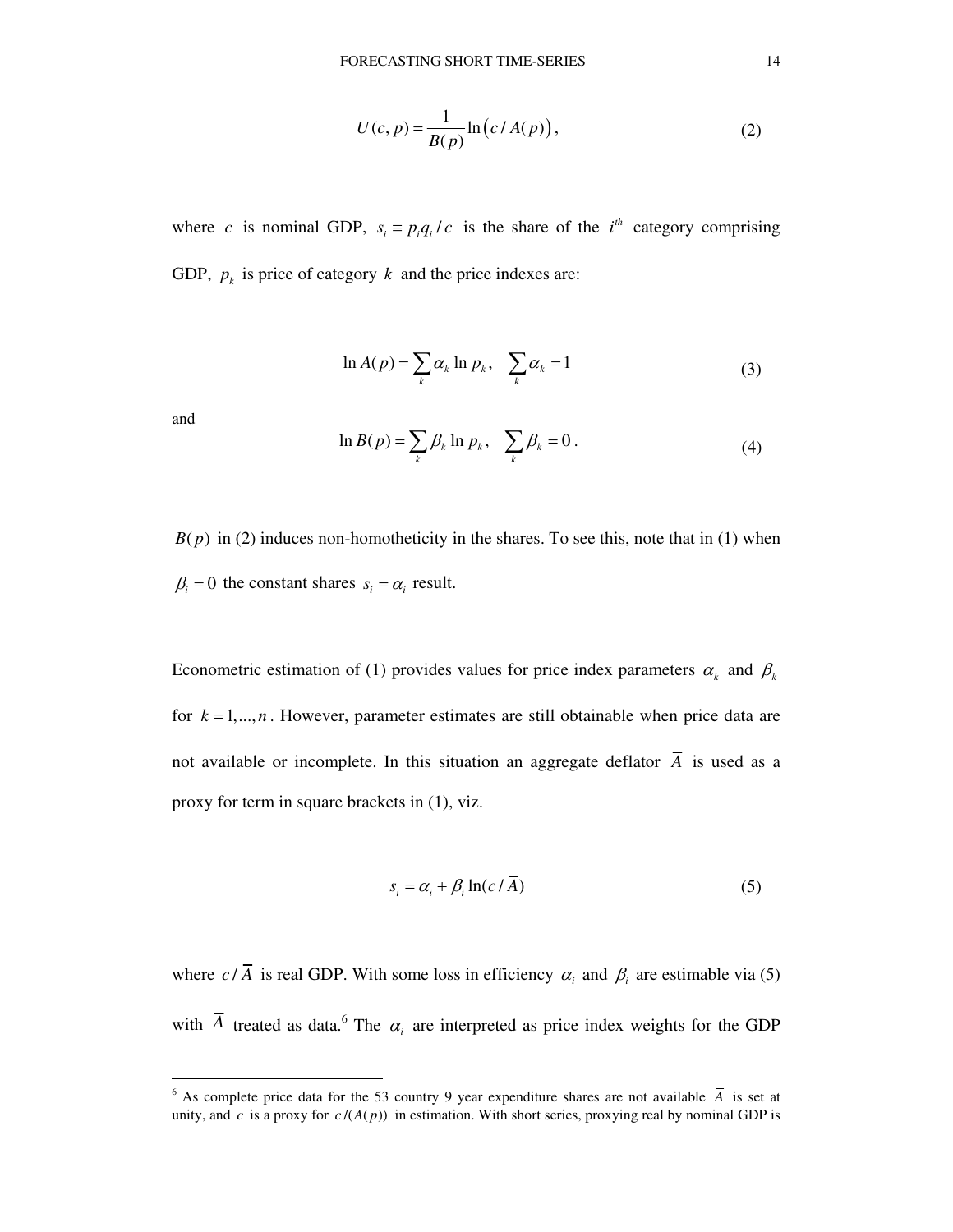deflator when GDP is low (for an 'Old Economy'). That is, with sample data scaled so that  $ln(c/\overline{A}) = 0$  for the lowest level of GDP, the  $\alpha_i$  are shares for the reference country and time (India in 1994). Additionally, other sample country  $\beta_i$  represents 'corrections' as an economy grows and adjusts toward New Economy status.

Second, the noise in the sample data due to country-specific influences requires additional parameters be introduced to the utility specification.<sup>7</sup> In particular, specify:

$$
s_i = \frac{\alpha_i + \theta \beta_i \ln(c/A(p))}{1 + \theta \ln(c/A(p))},
$$
\n(6)

which is derived from the indirect utility function,

-

$$
U(c, p) = \left(\frac{c}{B(p)}\right)^{\theta} \ln\left(c/A(p)\right), \quad \theta > 0 \tag{7}
$$

where the price indexes *A* and *B* are as defined by (3) and (4), but with  $\sum \beta_i = 1.^8$   $\theta$ is a country-specific indicator of national e-readiness (pervasiveness of ICT). The  $\beta_i$ are now interpreted as long-run shares as  $ln(c / A(p)) \rightarrow \infty$ . However, this degree of e-readiness and hence the speed of transition is likely to change through the sample period.

not too inaccurate. However, a later specification effectively estimates a fractional rather than loglinear system. This specification modifies the role of GDP trends on model structure to reduce any error introduced through the procedure.

<sup>&</sup>lt;sup>7</sup> In principle, under (5) this situation could be handled by allowing  $\beta_i$  to be made country specific. However, this procedure is not practical when there are only short country time series available.

<sup>8</sup> Application of Roy's identity to (7) provides (6). Specification (7) is the Modified Almost Ideal Demand System due to Cooper and McLaren (1992).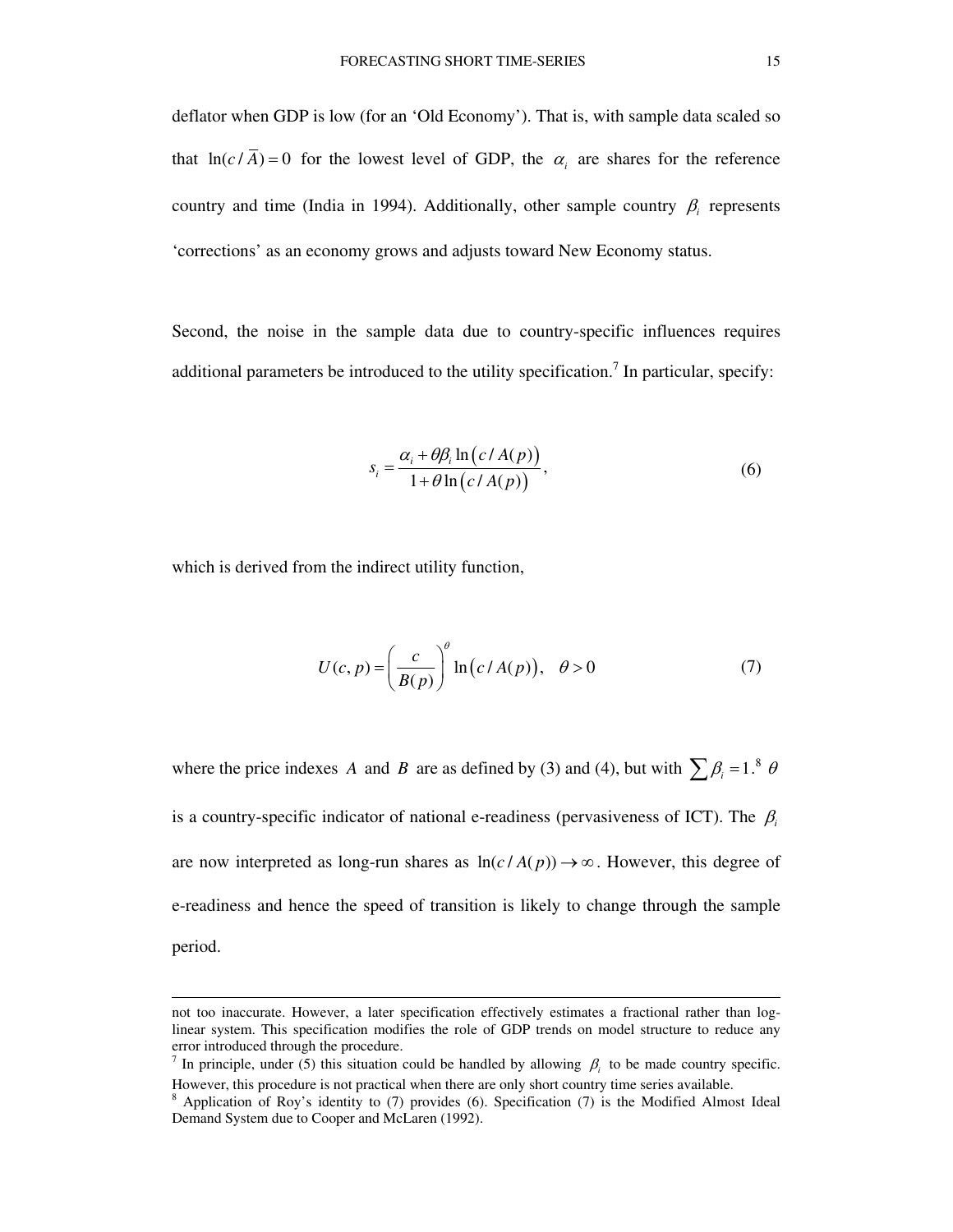Accordingly, to capture national transition from Old Economy to New Economy, the indirect utility function (7) is further modified:

$$
U(c, p) = \left(\frac{c}{B(p)}\right)^{\zeta - \phi} \left(\frac{c}{A(p)}\right)^{\phi - \eta} \ln\left(c / A(p)\right), \quad \eta < \phi < \zeta \tag{8}
$$

Specification (8) acknowledges a contribution of both the Old Economy price index  $A(p)$  and asymptotic New Economy price index  $B(p)$  so as to allow the degree of non-homotheticity to vary by national e-readiness. In particular,  $\phi$  is specified as a variable parameter that is 'close' to  $\zeta$  for an Old Economy and falls toward  $\eta$  as the degree of e-readiness increases and the country asymptotes toward New Economy status. At the same time,  $\eta$  is allowed to be country specific. For a 'near' New Economy  $\eta$  is relatively high, and  $\phi$  does not have to fall as far to eliminate the influence of the Old Economy price index  $A(p)$  in the non-homotheticity correction. Specifically  $\phi$  is defined by,

$$
\phi = \zeta + (\eta - \zeta)Y\tag{9}
$$

where *Y* is a measure of e-readiness that uses the United States as the benchmark. *Y* is zero for the reference country and year with lowest per capita GDP (India in 1994), and has a strictly unattainable upper bound of unity. For country  $j$  in period  $t$ , the measure is last period's ICT/GDP relative to base and benchmark cases: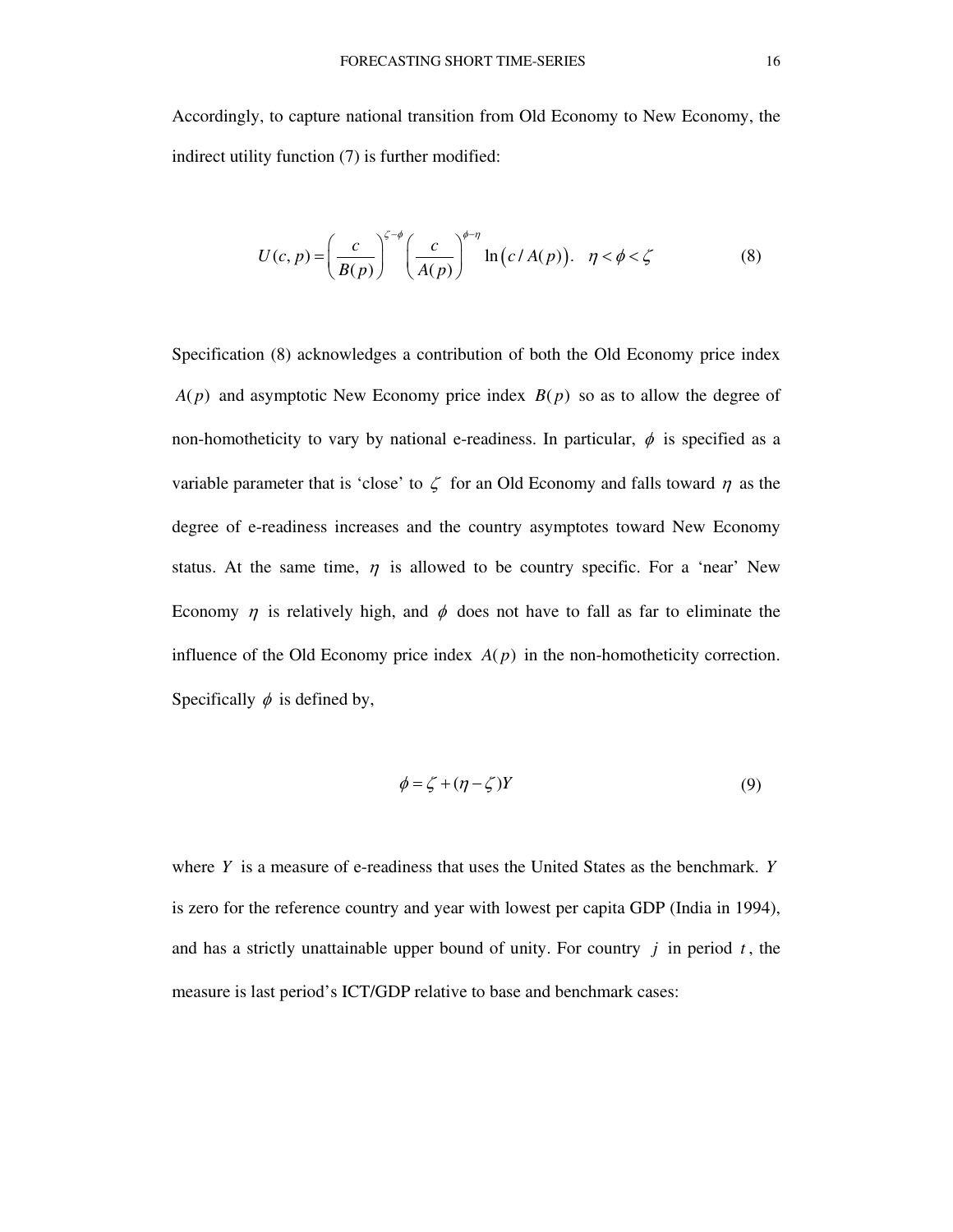$$
Y_{t,j} = \frac{ICT_{t-1,j} / GDP_{t-1,j} - ICT_{1993, India} / GDP_{1993, India}}{ICT_{t-1,USA} / GDP_{t-1,USA}}.
$$
 (10)

By (9), for the worst case scenario (India in 1994)  $\phi$  equals  $\zeta$  making the New Economy index  $B(p)$  irrelevant in (8). With improved e-readiness  $\phi$  falls toward  $\eta$ . The speed of the fall increases with the degree of national e-readiness. Given (8), by Roy's identity the modified share system is:

$$
s_i = \frac{\alpha_i + \left[ (\zeta - \phi)\beta_i + (\phi - \eta)\alpha_i \right] \ln \left( c/A(p) \right)}{1 + (\zeta - \eta)\ln \left( c/A(p) \right)}.
$$
\n(11)

Finally, the functional form of the Old Economy price index *A* in the logarithmic part of (8) is amended to allow for path dependence and ICT network effects. That is, expenditure shares can sluggishly adjust with an adjustment speed dependent on past expenditure shares, and that decisions on optimal shares are influenced by the size and sophistication of the network. The generalized indirect utility function is:

$$
U(c,p) = \left(\frac{c}{B(p)}\right)^{\zeta-\phi} \left(\frac{c}{A(p)}\right)^{\phi-\eta} \ln\left(c/A^*(p,c,s_{-1})\right), \quad \eta \le \phi \le \zeta \tag{12}
$$

where

$$
\ln A^*(p, c, s_{-1}) = \ln A(p) + \sum_{k} \gamma_k \left[ s_{k, -1} - s_k \right] \ln(p_k / c). \tag{13}
$$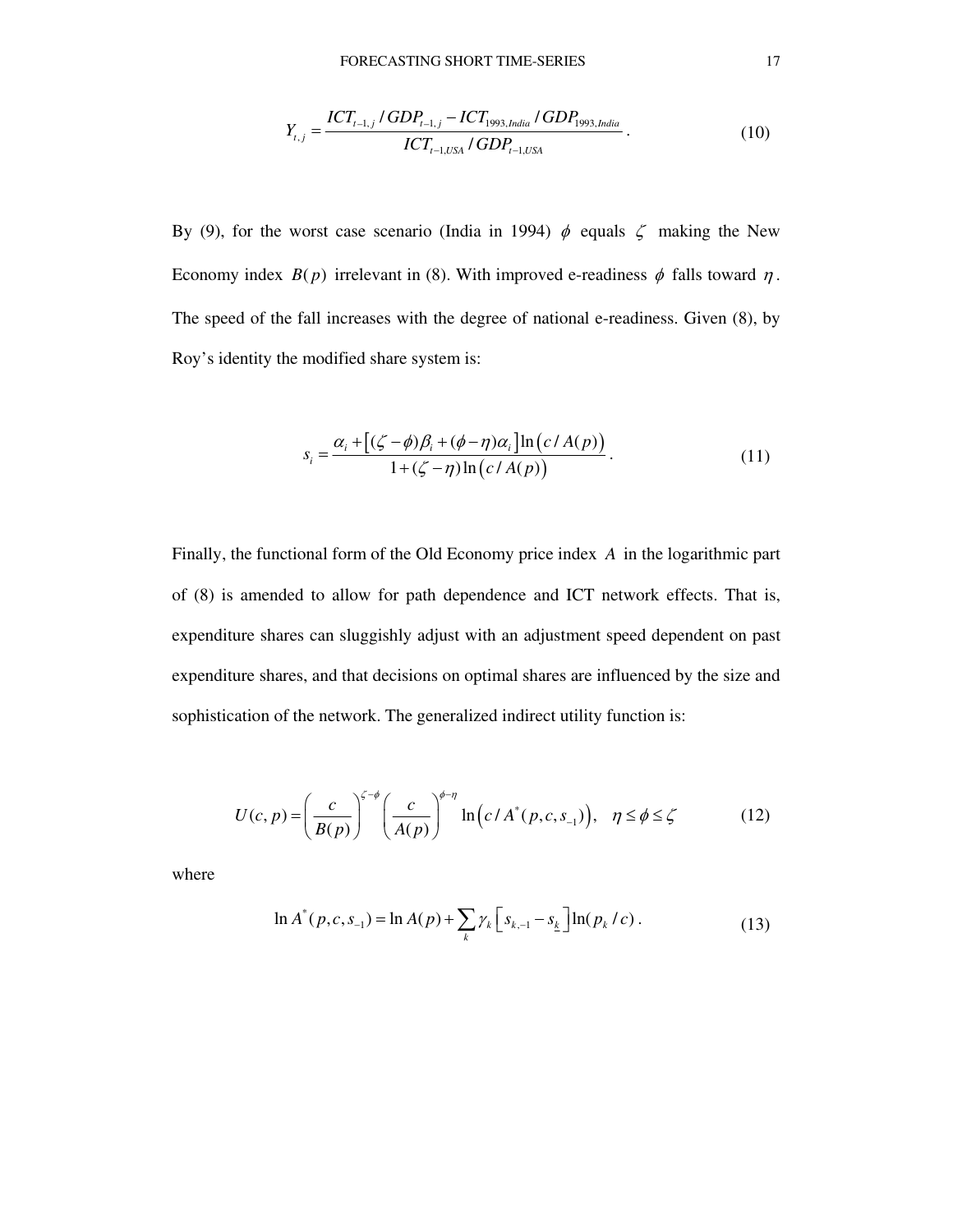The  $s_{k-1}$  are lagged expenditure shares for category *k*,  $s_k$  is the 1993 share and  $s_{-1}$ is the vector of lagged shares. The corresponding optimal expenditure share equations are: 9

$$
s_i = \frac{\alpha_i + \gamma_i \left[ s_{i, -1} - s_{\underline{i}} \right] + \left[ (\zeta - \phi) \beta_i + (\phi - \eta) \alpha_i \right] \ln \left( c / A^*(p, c, s_{-1}) \right)}{1 + \sum_k \gamma_k \left[ s_{k, -1} - s_{\underline{k}} \right] + (\zeta - \eta) \ln \left( c / A^*(p, c, s_{-1}) \right)}.
$$
(14)

Equations (14) mop up autocorrelation via the lagged shares. The specification also introduces several parameters that have useful interpretations.  $\zeta$  measures the innovative quality of ICT in a global context, while the country-specific parameters  $\eta$ allow for peculiar national institutional features—such as degree of microeconomic flexibility—which may affect the adoption of innovative technology. Finally, the time-varying parameter  $\phi$  allows for the degrees of national e-readiness.

#### 4. Estimation and Model Validation

With 1993 data used to construct initial lagged shares, estimation is undertaken on the 1994-2001 sample data. Further, because Country 32 (Other Asia Pacific) and Country 55 (Vietnam) are unsuitable as representative countries their data are excluded for estimation, viz. estimations are performed on variables from 53 countries pooled across 8 estimation years.<sup>10</sup> While estimation is based on a global sample of

1

 $9$  Share equations (14) are optimal from the perspective of a private representative agent. That is, while lagged shares and total expenditure influence price index  $A^*$ , the private agent is assumed not to recognise this as depending on individual decisions. A divergence between private and social optimum can occur. As interest is focused on estimating parameters associated with actual behaviour the private optimum share allocation is tracked. Model consistent equilibrium is imposed by aligning  $c$  and  $s_{-1}$  in

 $A^*$  with their equivalent values in other components of (14).

<sup>&</sup>lt;sup>10</sup> The estimation approach is based on a functional form that exhibits desirable 'effectively globally regular' characteristics—provided real GDP is normalised at the lowest sample value of GDP at the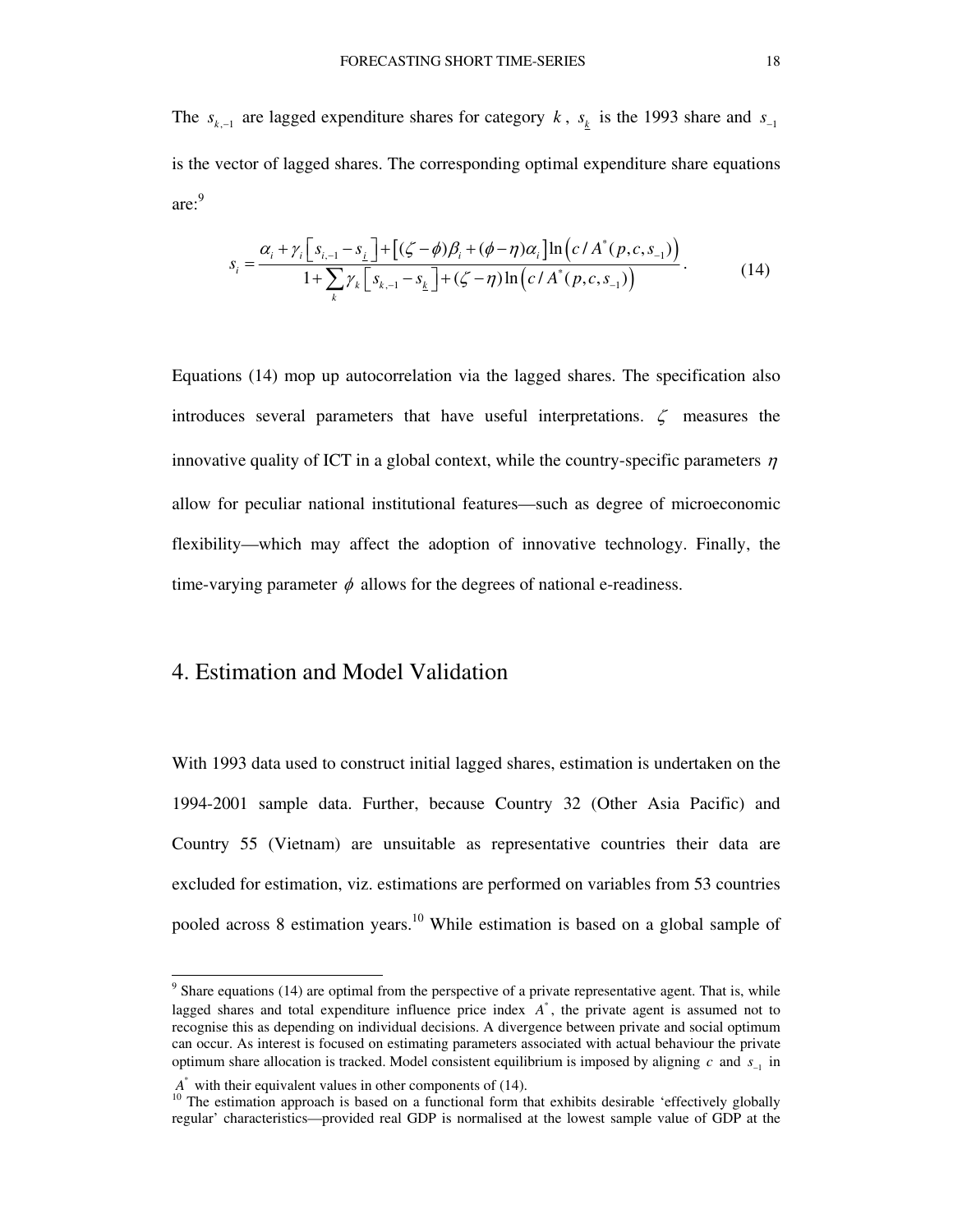nations, the reporting concentrates on findings for Brazil, Canada, Mexico and the United States. Due to a lack of compatible price data, for estimation real GDP is replaced by nominal GDP. As nominal GDP appears in both the numerator and denominator, and because the time-series modeled are short, any distortion from using proxy data is probably minimal. SHAZAM Version 9.0 estimates 6 of 7 share equations jointly as a nonlinear system. The allowance for non-homotheticity in the specification is relied on to justify pooling these data cross country. Table 2 shows that the parameters  $\alpha_2, \ldots, \alpha_n$  are estimated with precision. Note, that the estimated value for  $\alpha_1$  is determined residually by adding up, viz. the expenditure shares must sum to unity. The  $\alpha_i$  are predicted shares for the reference country and time, viz. India in 1994. Alternatively, the  $\beta$  represent the estimated limiting ICT expenditure shares associated with the technology or preferences when real GDP becomes very large. That is, when new ICT completely permeates the economy—at this point  $\phi$ falls to  $\eta$ .  $\phi$  has a maximum value of  $\zeta = 1.047$  (the least national e-preparedness for any country contained in the sample) for India in 1994, and falls with speeds driven by particular national e-readiness toward a country-specific lower bound,  $\eta$ . The fit of the share equations and apparent randomness of residuals is improved by inclusion of the  $\gamma$  parameters. Comparison of  $\alpha_7$  with  $\beta_7$  estimates indicate that ICT expenditure as a share of GDP rises from around 2% of GDP for a low-income (Old Economy) country to near  $8\%$  in the long run for a high-income (New Economy) country.<sup>11</sup>

-

base year. For this data set, Vietnam and Other Asia-Pacific have the lowest GDP at 1994. However, neither country is representative enough, even among developing countries, to provide a sensible base for normalisation. After removing Vietnam and Other Asia-Pacific data from the sample, India is chosen for normalisation. For further explanation of the effective global regularity condition, see Cooper and McLaren (1996).

<sup>&</sup>lt;sup>11</sup> This interpretation is based on extrapolations using the estimated curvature of the Engel curves.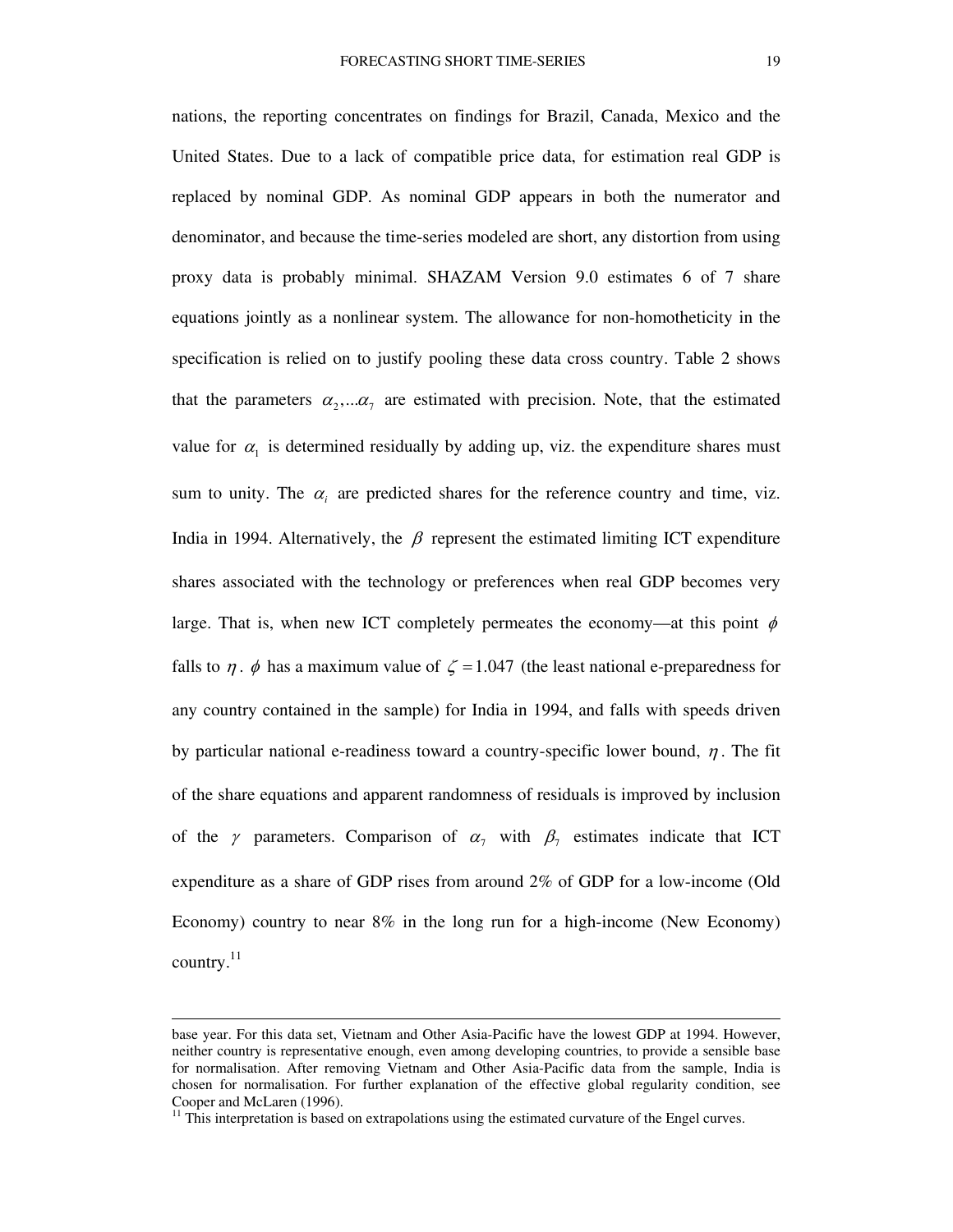| Parameter       | Estimate | t-stat |
|-----------------|----------|--------|
| $\alpha_1$      | 0.0119   |        |
| $\alpha_2$      | 0.0019   | 24.6   |
| $\alpha_3$      | 0.0003   | 20.7   |
| $\alpha_4$      | 0.0003   | 8.4    |
| $\alpha_5$      | 0.0033   | 28.8   |
| $\alpha_6$      | 0.0015   | 15.7   |
| $\alpha_7$      | 0.9808   | 2026.5 |
| $\beta_1$       | 0.0404   |        |
| $\beta_2$       | 0.0094   | 7.9    |
| $\beta_3$       | 0.0008   | 3.9    |
| $\beta_4$       | 0.0026   | 3.5    |
| $\beta_5$       | 0.0102   | 6.1    |
| $\beta_6$       | 0.0166   | 13.1   |
| $\beta_7$       | 0.9202   | 106.8  |
| $\mathcal{V}_1$ | 0.969    | 29.8   |
| $\mathcal{Y}_2$ | 0.954    | 34.1   |
| $\gamma_3$      | 0.927    | 28.1   |
| $\gamma_4$      | 1.055    | 31.6   |
| $\gamma_5$      | 0.918    | 30.5   |
| $\gamma_6$      | 1.029    | 43.5   |
| $\gamma_7$      | 1.875    | 9.7    |
| $\zeta$         | 1.047    | 7.6    |

Table 2: Parameter Estimates

Note:  $\alpha_1$  (resp.  $\beta_1$ ) is determined residually by the constraint  $\sum_{k=1}^7 \alpha_k = 1$  ( $\sum_{k=1}^7 \beta_k = 1$ ).

The country-specific  $\eta$  parameters are reported in Table 3. For the specification employed, the inequality  $\eta < \zeta$  must hold to ensure positive marginal utility for all  $c > 1$ , i.e., effectively global as *c* is normalized to unity for India in 1994. Given  $\zeta$  is estimated at 1.047, this condition is violated for China, Columbia, France, Greece, Ireland, Other Eastern Europe, Portugal and South Africa. Note the  $\eta$  value for Brazil is 1.011, for Canada is 1.037, for Mexico is 0.997 and for the United States is 1.034.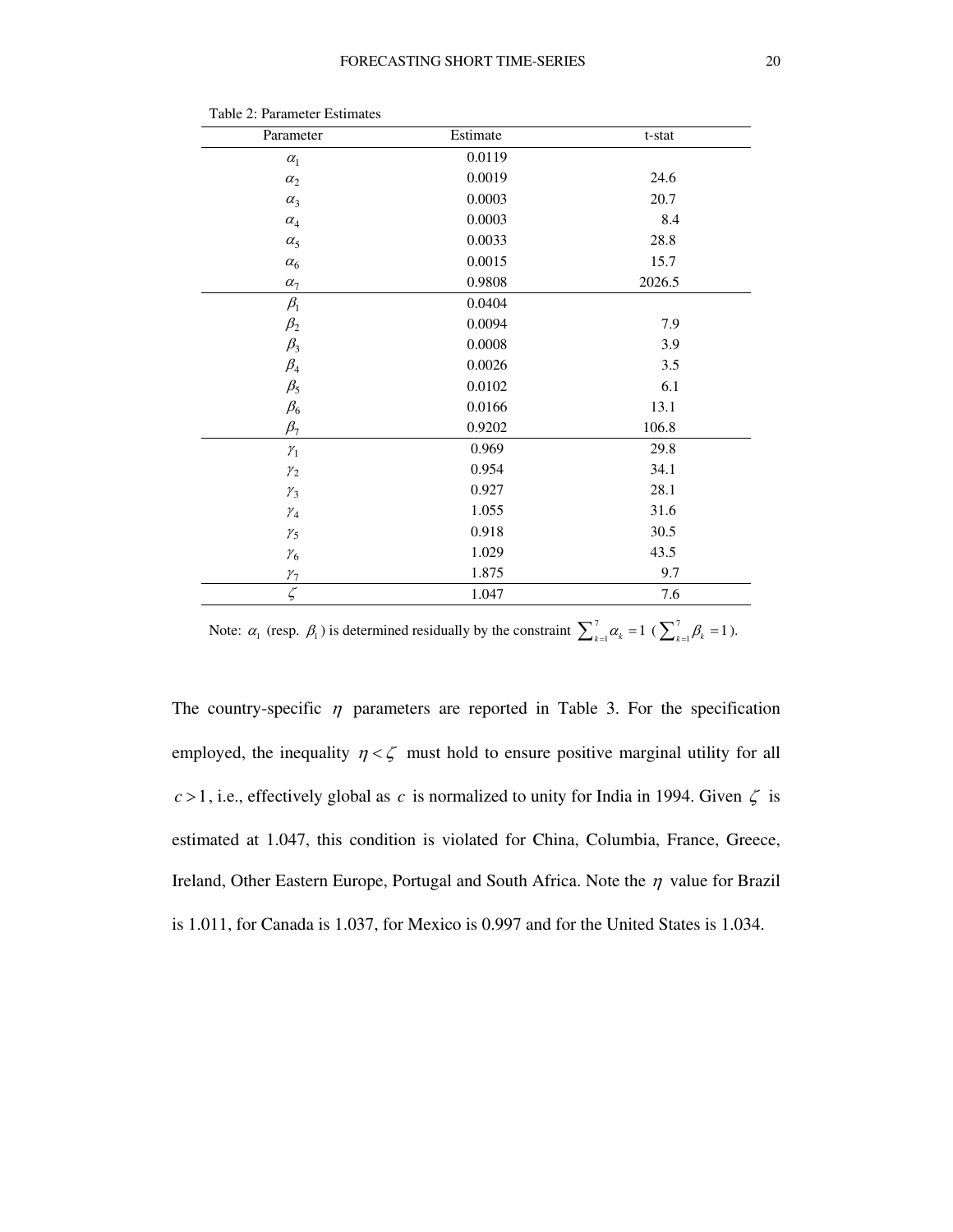| Table 3. Country-Specific Parameter Estimates |          |        |  |  |  |  |
|-----------------------------------------------|----------|--------|--|--|--|--|
| Country                                       | Estimate | t-stat |  |  |  |  |
| Argentina                                     | 1.016    | 7.2    |  |  |  |  |
| Australia                                     | 1.027    | 7.5    |  |  |  |  |
| Austria                                       | 1.046    | 7.6    |  |  |  |  |
| Belgium                                       | 1.032    | 7.5    |  |  |  |  |
| <b>Brazil</b>                                 | 1.011    | 7.2    |  |  |  |  |
| Bulgaria                                      | 0.988    | 7.1    |  |  |  |  |
| Canada                                        | 1.037    | 7.6    |  |  |  |  |
| Chile                                         | 1.042    | 7.6    |  |  |  |  |
| China                                         | 1.080    | 7.6    |  |  |  |  |
| Columbia                                      | 1.050    | 7.6    |  |  |  |  |
| Czech Republic                                | 1.034    | 7.5    |  |  |  |  |
| Denmark                                       | 1.040    | 7.6    |  |  |  |  |
| Egypt                                         | 0.838    | 4.1    |  |  |  |  |
| Finland                                       | 1.037    | 7.6    |  |  |  |  |
| France                                        | 1.050    | 7.7    |  |  |  |  |
| Germany                                       | 1.045    | 7.6    |  |  |  |  |
| Greece                                        | 1.057    | 7.7    |  |  |  |  |
| Hong Kong                                     | 1.043    | 7.6    |  |  |  |  |
| Hungary                                       | 1.033    | 7.5    |  |  |  |  |
| India                                         | 0.334    | 0.5    |  |  |  |  |
| Indonesia                                     | 0.908    | 4.2    |  |  |  |  |
| Ireland                                       | 1.048    | 7.6    |  |  |  |  |
| Israel                                        | 1.003    | 7.3    |  |  |  |  |
| Italy                                         | 1.025    | 7.4    |  |  |  |  |
| Japan                                         | 1.042    | 7.6    |  |  |  |  |
| Korea                                         | 1.042    | 7.6    |  |  |  |  |
| Malaysia                                      | 1.029    | 7.5    |  |  |  |  |
| Mexico                                        | 0.997    | 7.1    |  |  |  |  |
| Netherlands                                   | 1.039    | 7.6    |  |  |  |  |
| New Zealand                                   | 0.984    | 7.2    |  |  |  |  |
| Norway                                        | 1.040    | 7.6    |  |  |  |  |
| <b>Other Eastern Europe</b>                   | 1.061    | 6.9    |  |  |  |  |
| Other Latin America                           | 1.035    | 7.5    |  |  |  |  |
| Other Middle East / Africa                    | 1.009    | 5.8    |  |  |  |  |
| Philippines                                   | 0.885    | 5.2    |  |  |  |  |
| Poland                                        | 1.016    | 7.3    |  |  |  |  |
| Portugal                                      | 1.051    | 7.7    |  |  |  |  |
| Romania                                       | 0.896    | 4.6    |  |  |  |  |
| Russia                                        | 0.911    | 6.4    |  |  |  |  |
| Saudi Arabia / Gulf States                    | 0.789    | 4.1    |  |  |  |  |
| Singapore                                     | 1.036    | 7.6    |  |  |  |  |
| Slovakia                                      | 1.015    | 7.4    |  |  |  |  |
| Slovenia                                      | 1.028    | 7.5    |  |  |  |  |
| South Africa                                  | 1.050    | 7.6    |  |  |  |  |
| Spain                                         | 1.041    | 7.6    |  |  |  |  |
| Sweden                                        | 1.045    | 7.6    |  |  |  |  |
| Switzerland                                   | 1.034    | 7.5    |  |  |  |  |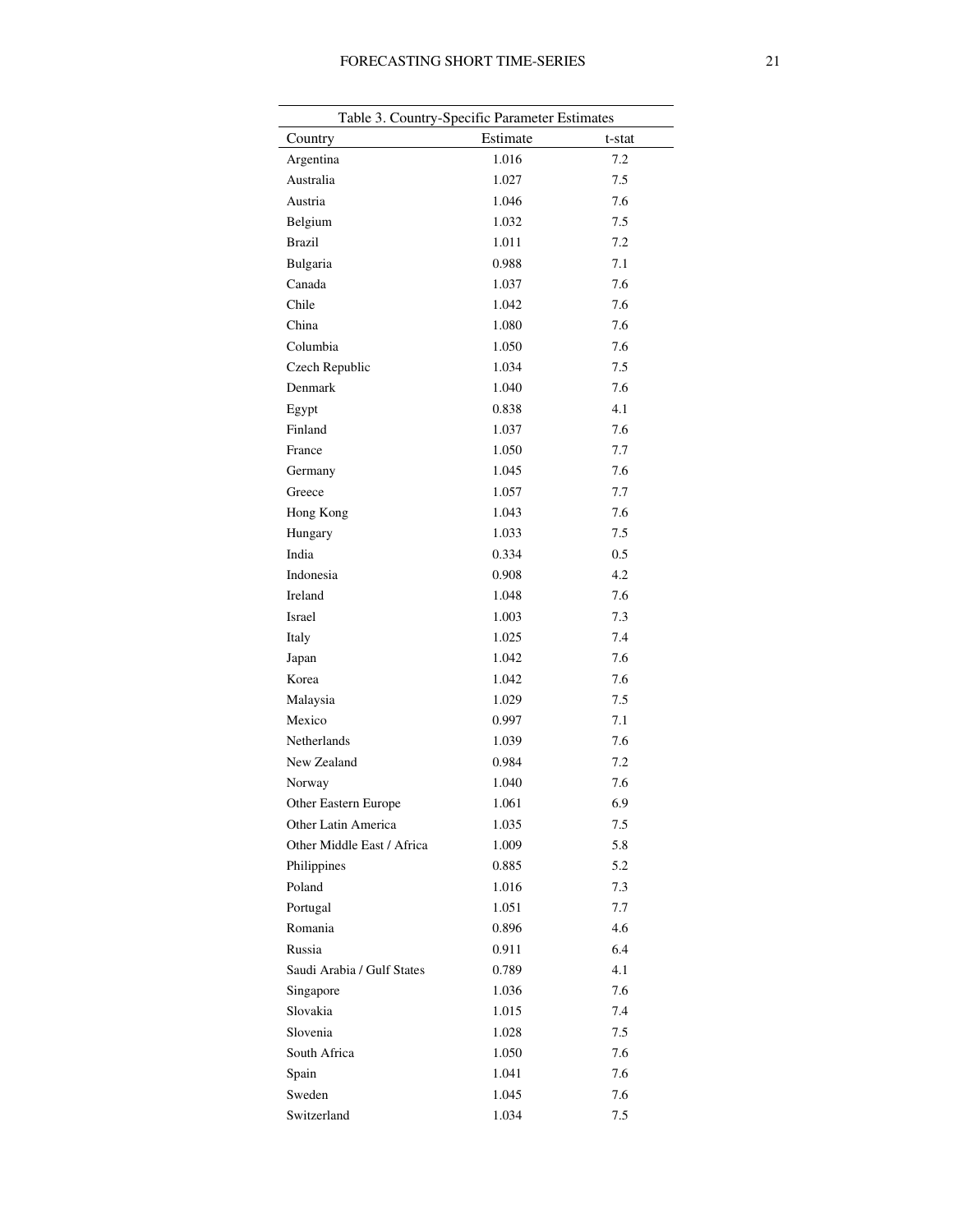| Taiwan               | 1.039 | 7.5 |
|----------------------|-------|-----|
| Thailand             | 1.019 | 7.3 |
| Turkey               | 1.005 | 7.1 |
| United Kingdom       | 1.029 | 7.5 |
| <b>United States</b> | 1.034 | 7.5 |
| Venezuela            | 0.931 | 6.3 |

These country-specific parameter estimates are also represented as horizontal lines in Fig. 4(a) through Fig. 4(b), to aid comparison with the time-varying estimates of  $\phi$ . Measuring e-readiness by the gap between  $\phi$  and  $\eta$ , Fig. 4(a) through Fig. 4(d) illustrates a noticeable improvement in e-readiness for Brazil, a more modest improvement for Canada, virtually no change for the United States and possibly some deterioration for Mexico. However, because Canada and the United States commence the period at a much higher level of e-readiness there is less room for improvement. That is, their expenditure shares are closely aligned with their  $\beta$  s. Whereas for Mexico, a distinct lack of e-readiness is reflected in substantially greater functional dependence of expenditure shares on the  $\alpha$  s.



Figure 4(a).  $\eta$  and  $\phi$  Estimates, United States

Note:  $\eta$  is the solid line;  $\phi$  is the dashed line.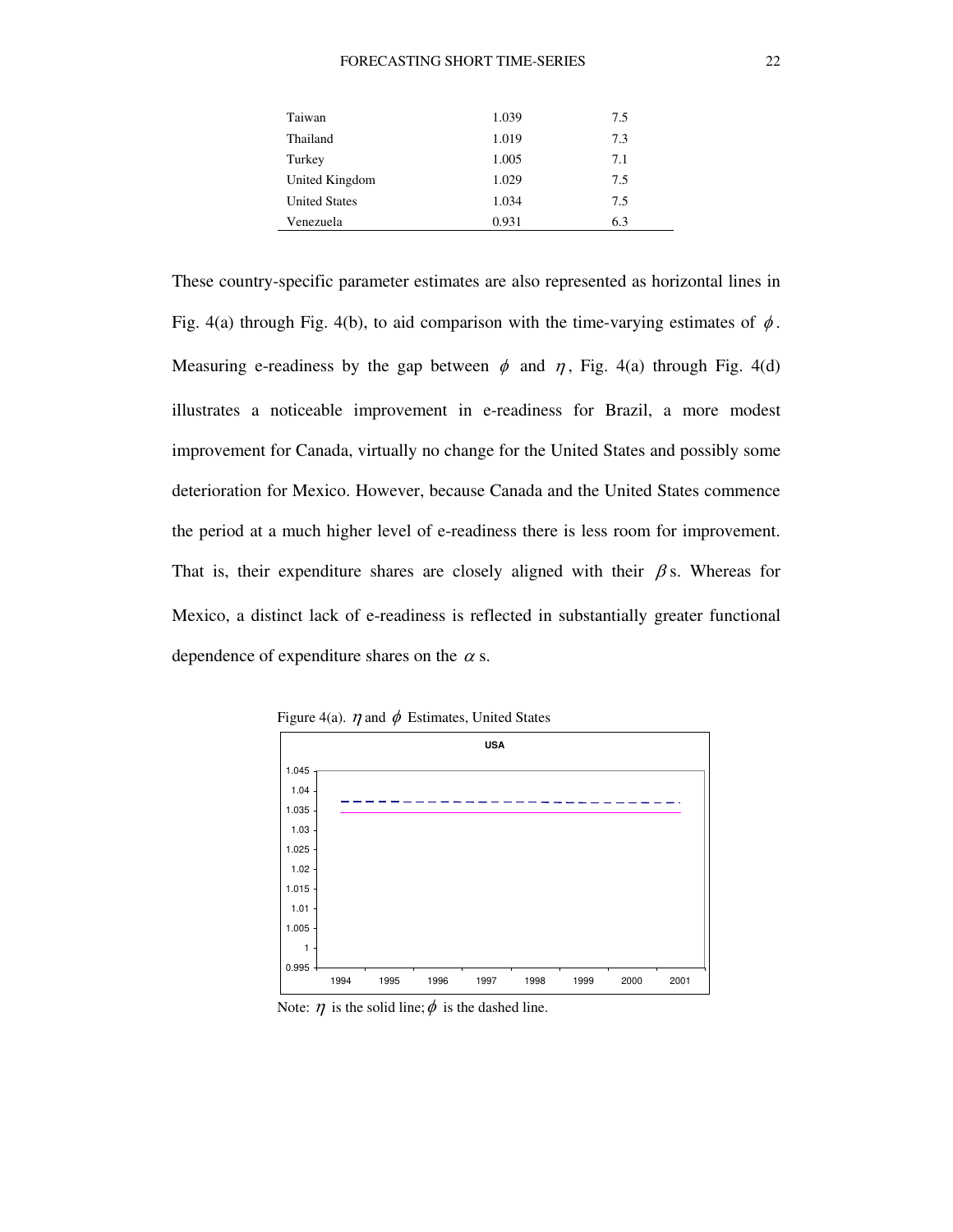Figure 4(b).  $\eta$  and  $\phi$  Estimates, Canada



Note:  $\eta$  is the solid line;  $\phi$  is the dashed line.

Figure 4(c).  $\eta$  and  $\phi$  Estimates, Brazil



Note:  $\eta$  is the solid line;  $\phi$  is the dashed line.

Figure 4(d).  $\eta$  and  $\phi$  Estimates, Mexico



Note:  $\eta$  is the solid line;  $\phi$  is the dashed line.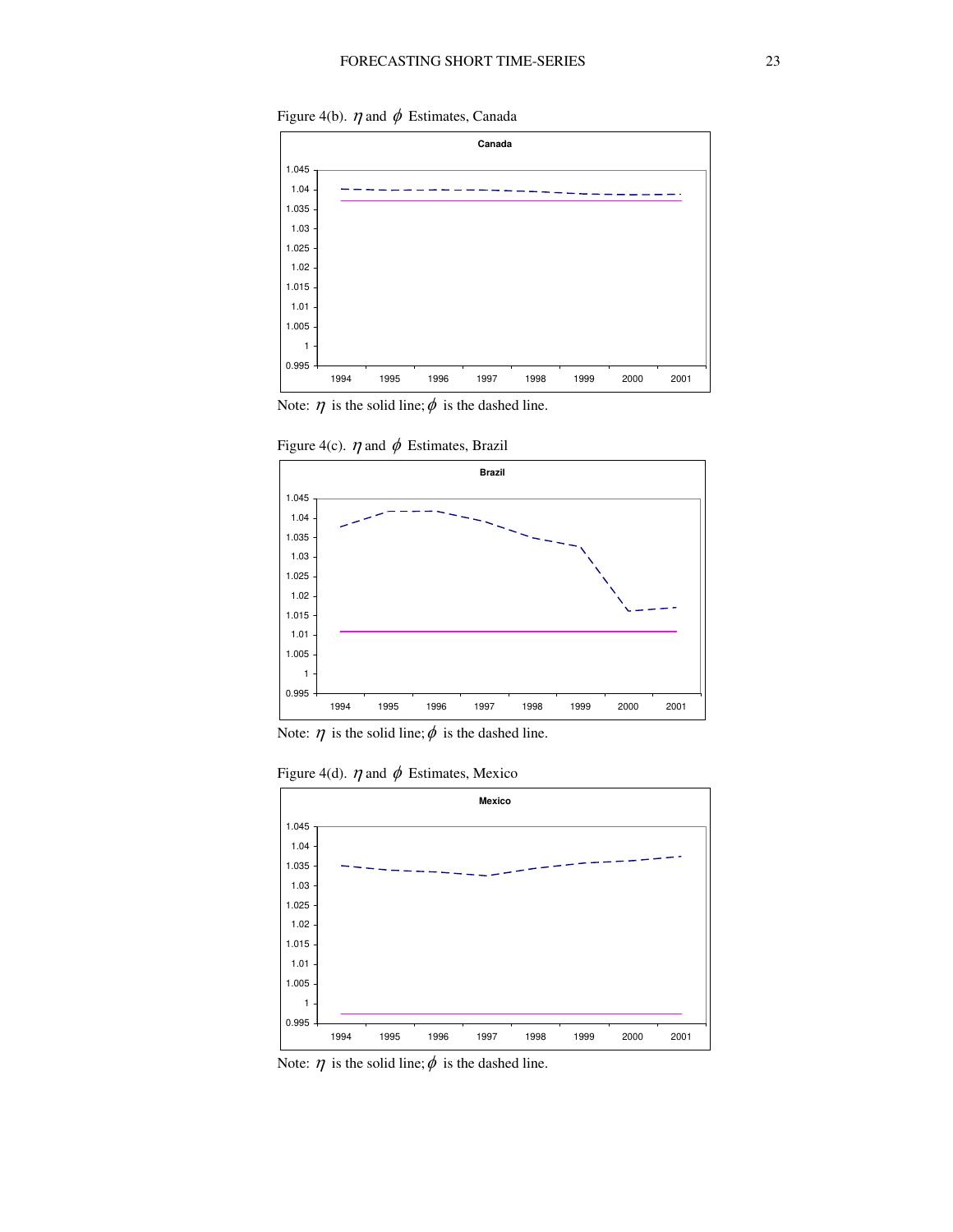Table 4 provides summary fit statistics for the overall pooled data set and for Brazil, Canada, Mexico and the United States. Not surprisingly, in view of the fact that estimation was for a pooled data set of 53 countries and 8 annual observations, the fit statistics are better for the full data set than equivalent country statistics.

| Table 4: Share Equation Fit Statistics |         |               |        |        |                      |  |
|----------------------------------------|---------|---------------|--------|--------|----------------------|--|
| $R^2$ Statistic                        |         |               |        |        |                      |  |
| Equation                               | Overall | <b>Brazil</b> | Canada | Mexico | <b>United States</b> |  |
| <b>TELE</b>                            | 0.90    | 0.68          | 0.86   | 0.74   | 0.61                 |  |
| <b>ITInt</b>                           | 0.98    | 0.45          | 0.54   | 0.28   | 0.84                 |  |
| <b>ITOE</b>                            | 0.90    | 0.82          | 0.60   | 0.00   | 0.25                 |  |
| <b>ITS</b> oft                         | 0.96    | 0.80          | 0.96   | 0.28   | 0.96                 |  |
| <b>ITHard</b>                          | 0.91    | 0.79          | 0.80   | 0.38   | 0.42                 |  |
| <b>ITServ</b>                          | 0.97    | 0.79          | 0.84   | 0.41   | 0.97                 |  |
| Rest of GDP                            | 0.95    | 0.71          | 0.83   | 0.51   | 0.65                 |  |

| Durbin-Watson Statistic |         |        |        |        |                      |  |
|-------------------------|---------|--------|--------|--------|----------------------|--|
| Equation                | Overall | Brazil | Canada | Mexico | <b>United States</b> |  |
| <b>TELE</b>             | 1.61    | 2.02   | 0.63   | 0.39   | 0.05                 |  |
| <b>ITInt</b>            | 1.66    | 1.98   | 2.14   | 1.86   | 1.38                 |  |
| <b>ITOE</b>             | 2.17    | 1.22   | 1.52   | 2.29   | 0.84                 |  |
| <b>ITS</b> of t         | 2.27    | 2.30   | 2.25   | 0.98   | 2.30                 |  |
| <b>ITHard</b>           | 2.04    | 1.57   | 0.98   | 2.04   | 0.75                 |  |
| <b>ITServ</b>           | 1.48    | 1.45   | 1.63   | 1.23   | 1.44                 |  |
| Rest of GDP             | 1.69    | 1.88   | 1.33   | 0.63   | 0.41                 |  |

Additional model validation is provided by an historical simulation. The simulation is reported in Fig. 5(a) through Fig. 5(d) for aggregate ICT expenditure shares. The figures indicate the within-sample model simulations track reasonably well against actual shares.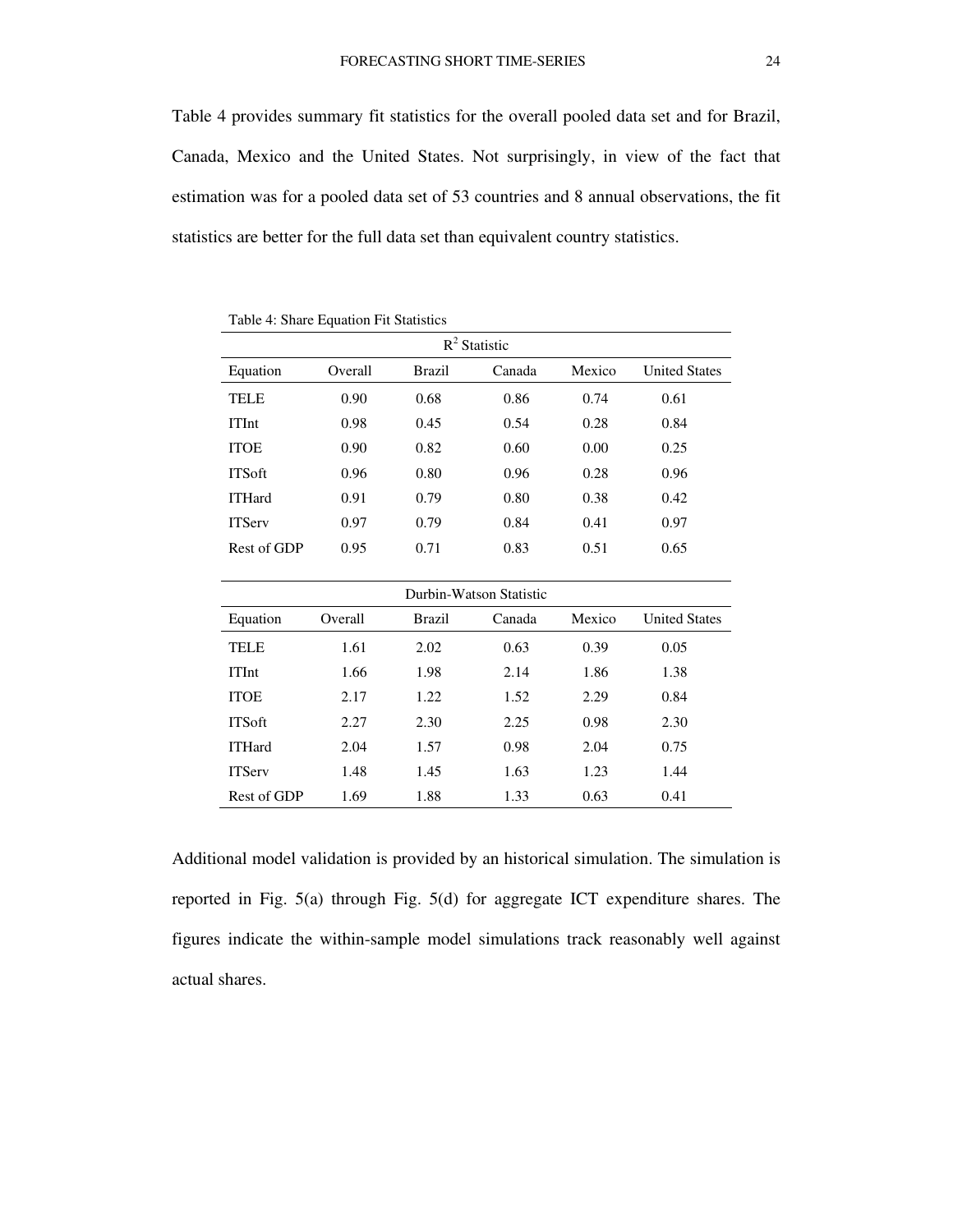



Note: Actual is the solid line; predicted is the dashed line.



Figure 5(b). Actual v. Predicted Aggregate ICT Share, Canada

Note: Actual is the solid line; predicted is the dashed line.





Note: Actual is the solid line; predicted is the dashed line.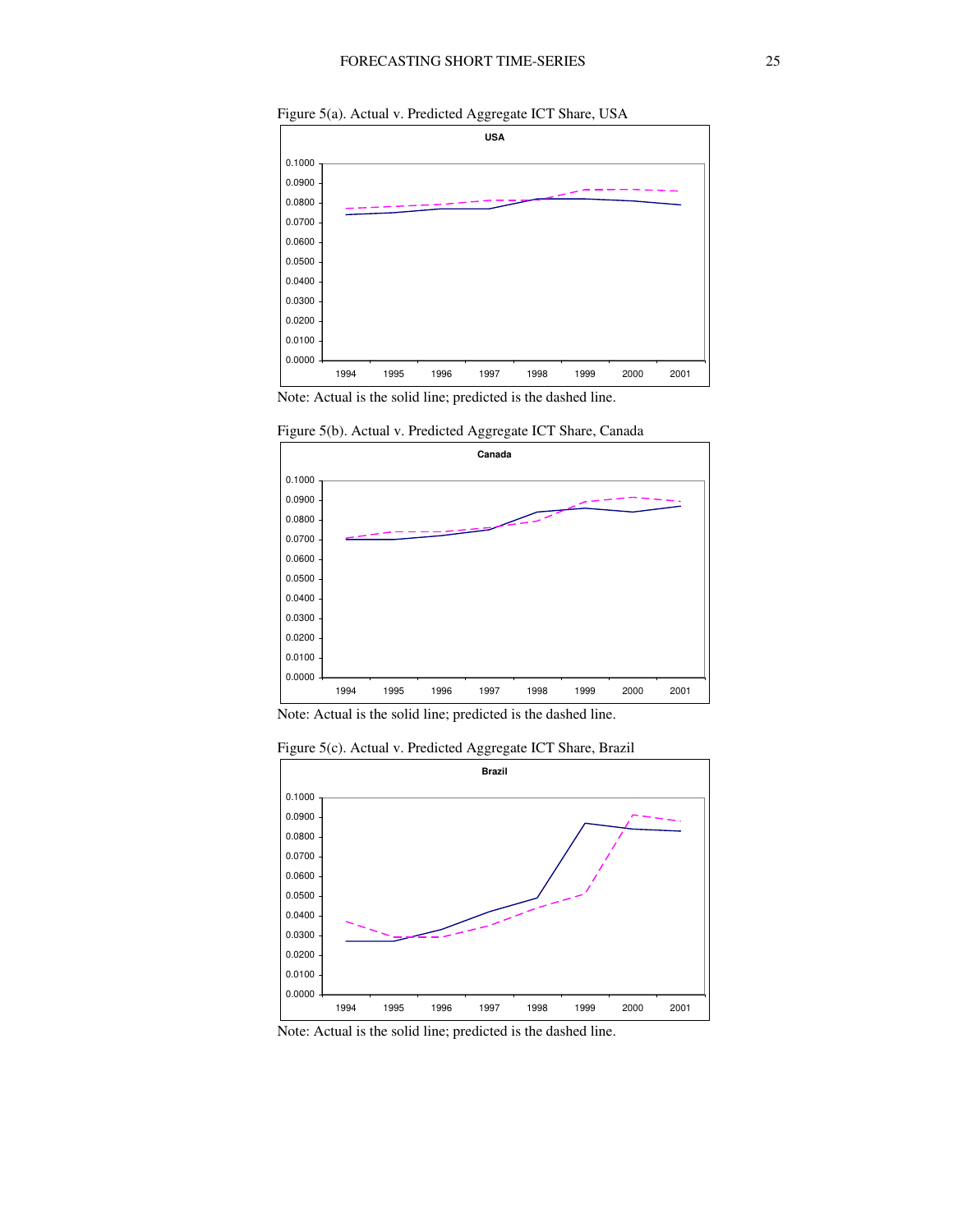

Figure 5(d). Actual v. Predicted Aggregate ICT Share, Mexico

Note: Actual is the solid line; predicted is the dashed line.

### 5. Conclusion

This study specifies a model to provide estimates of national ICT component expenditure shares (as a proportion of GDP) when only a short time series is available for estimation. A feature of the model design is an ability to generate time-varying and country-specific parameter estimates. The estimates offer insight into Old Economy to New Economy transformation as a nation becomes more e-ready. Clearly, such information is useful as a predictive tool, viz. information from more eready countries can aid the conditional forecasting for less e-ready countries based on projections of their transition towards e-readiness.

The results are somewhat encouraging with some national expenditure shares accurately predicted, especially with limited data available since the inception of the New Economy. Also, the data series are not only short, but crude in that they relate to aggregated consumer and producer expenditures, and no industry-specific information is available. Importantly, given the disparate national ICT expenditure patterns (as a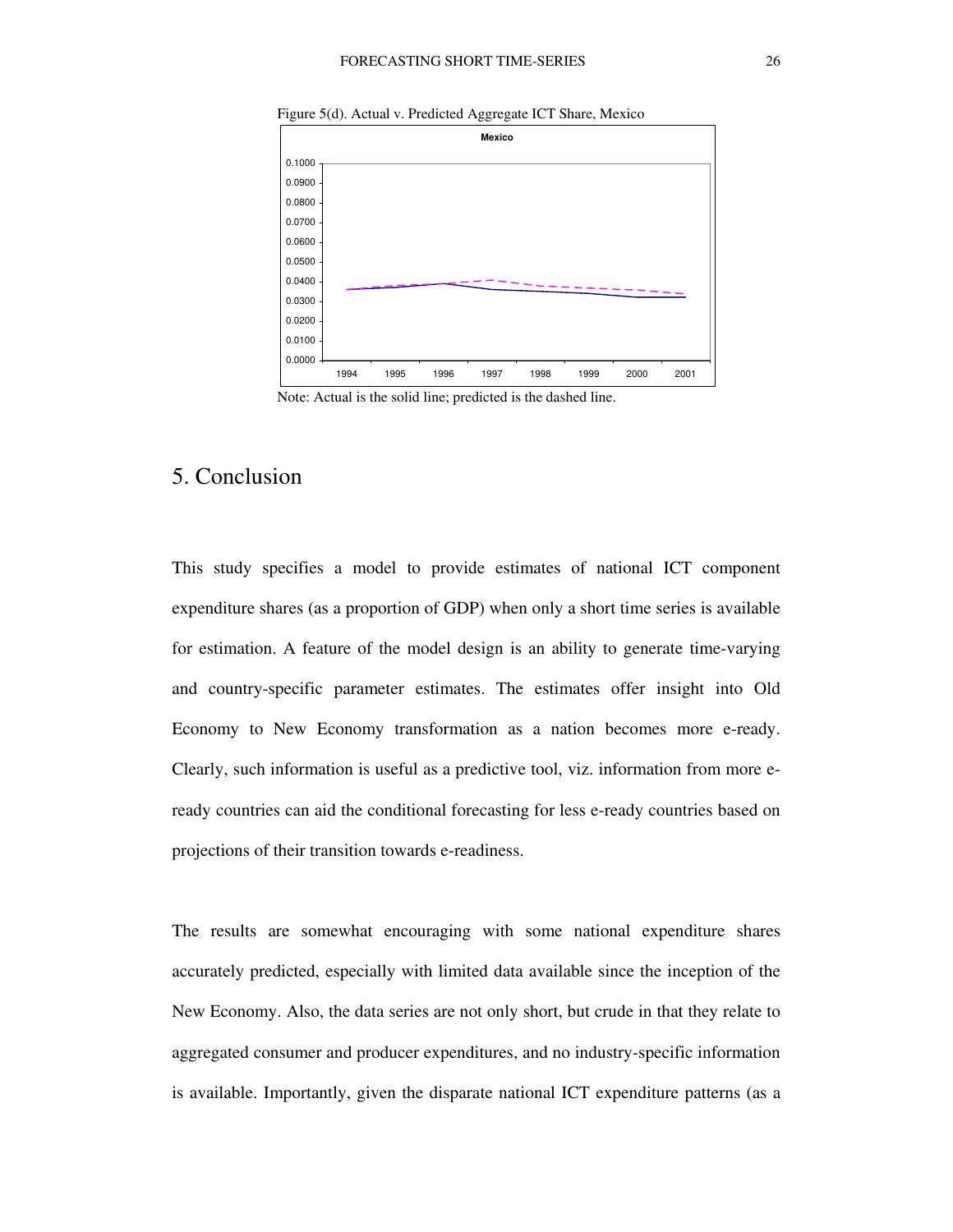share of GDP) observed in these data, combined with the need to pool data for estimation, the specification allows for non-homothetic preferences. Nonhomotheticity is confirmed by the results. That is, ICT, as a proportion of GDP, is likely to rise from 2% for an Old Economy to near 8 % in the long run for a New Economy. Finally, the utility function requires further generalization to ensure that no countries violate parameter restrictions implied by rationality.

#### References

- Black, S. and Lynch, L. (2001), 'How to Compete: The Impact of Workplace Practices and Information Technology on Productivity', *Review of Economics and Statistics* 83, 434–45
- Clements, M. and Hendry, D. (2003), 'An Overview of Economic Forecasting', in M. Clements and D. Hendry eds. *A Companion to Economic Forecasting*, Blackwell, Oxford, 1–14
- Cooper, R. and McLaren, K. (1992), 'An Empirically Oriented Demand System with Improved Regularity Properties', *Canadian Journal of Economics* 25, 652–67
- Cooper, R. and McLaren, K. (1996), 'A System of Demand Equations Satisfying Effectively Global Regularity Conditions', *Review of Economics and Statistics* 78, 359–64
- Deaton, A. and Muellbauer, J. (1980), 'An Almost Ideal Demand System', *American Economic Review* 70, 312–26
- Islam, T., Fiebig, D. and Meade, N. (2002), 'Modelling Multinational Telecommunications Demand with Limited Data', *International Journal of Forecasting* 18, 605–24